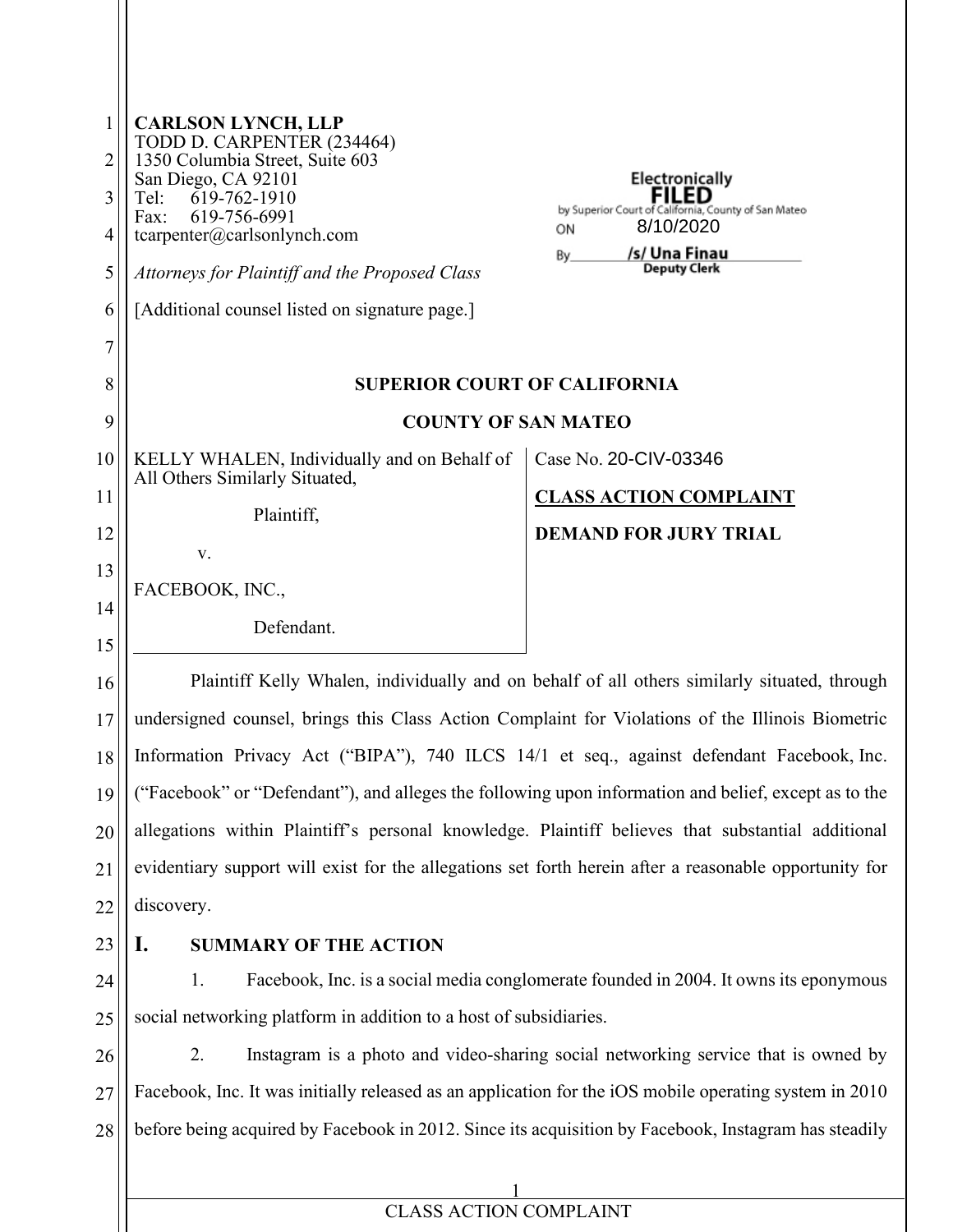1 2 amassed new users worldwide. In 2019, there were more approximately 118 million users in the United States alone.

3. Facebook's social media platform offers a multi-faceted approach for users to connect with one another. In addition to sharing photos and videos, Facebook is a social networking service which allows users to share news articles, create special interest groups, shop, and more. Instagram, on the other hand, is more limited in its scope of use. Its primary features are photo and video sharing, direct messaging, and "stories," which are photos and/or videos which disappear from a user's profile after 24 hours.

9 10 11 12 4. Earlier this year Facebook agreed to pay \$650 million to settle a class action that accuses the company of illegally harvesting the protected biometrics of users of its Facebook platform. As set forth below, Facebook also illegally harvests the protected biometrics of users of its Instagram application.

13 14 15 16 5. In direct violation of Sections 15(a)-(e) of the BIPA, Facebook is actively collecting, storing, disclosing, profiting from, and otherwise using the biometric information of its reportedly more than 100 million Instagram users without any written notice or informed written consent, including millions of Illinois residents.

17 18 19 20 21 22 23 6. Facebook has readily admitted to its collection of biometrics from Instagram users. Its facial recognition software works by scanning faces of unnamed people in photos or videos to analyze details of individuals' faces and creating a corresponding "face template" for each face, and then storing that face template for later use and/or matching it to those already in a database of identified people. Facebook has said that users are in charge of that process, but in reality, people cannot actually control the technology because Facebook scans their faces in photos and videos uploaded by other users, even if their individual facial recognition setting is turned off.1

24 25 26 27 7. Facebook surreptitiously captures its Instagram users' protected biometrics without their informed consent and, worse yet, without actually informing them of its practice. Upon information and belief, once Facebook captures its Instagram users' protected biometrics, it uses them to bolster its facial recognition abilities across all of its products, including the Facebook application,

28

3

4

5

6

7

8

<sup>1</sup> *See* https://www.nytimes.com/2018/07/09/technology/facebook-facial-recognition-privacy.html

2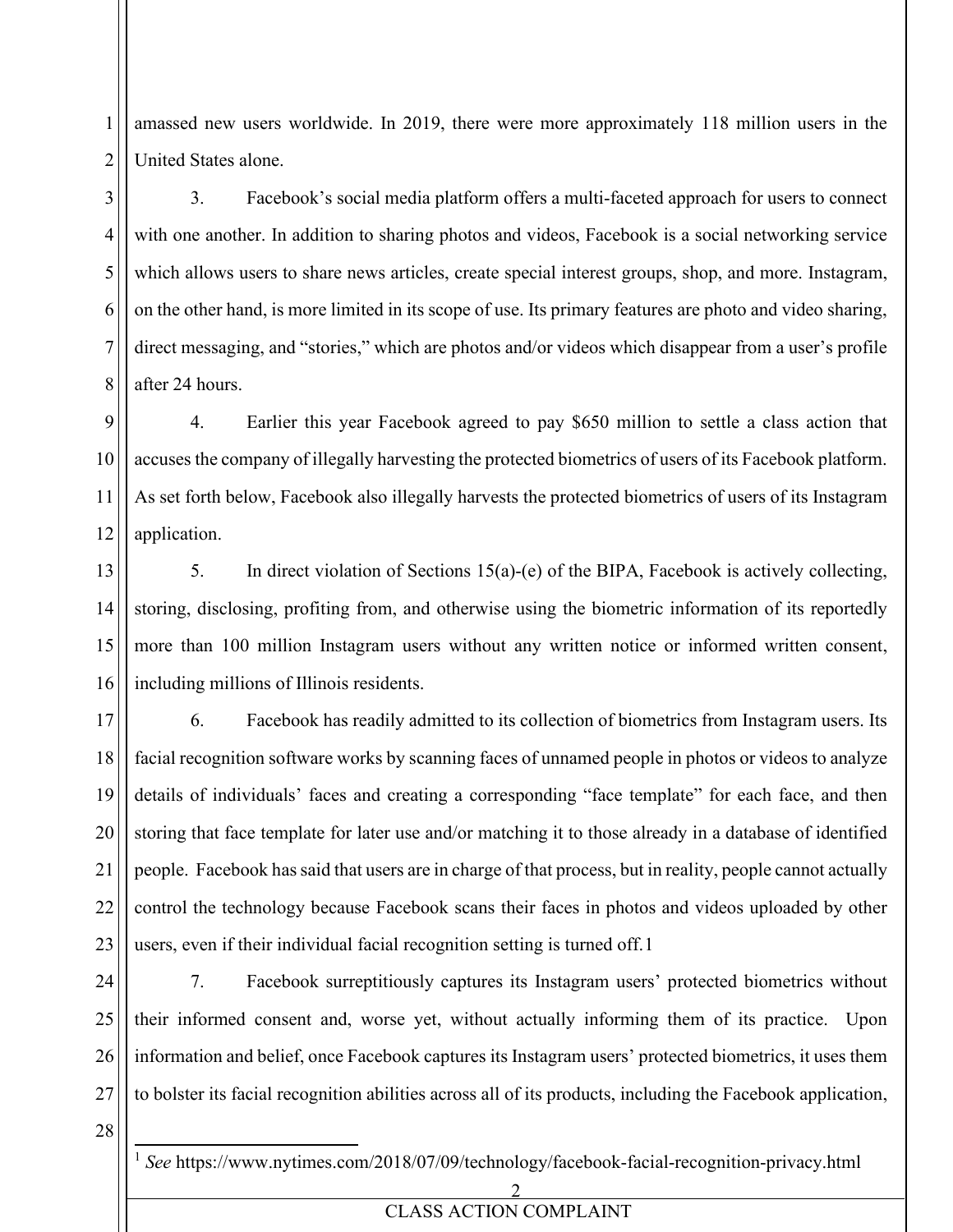1 2 and shares this information among various entities. Facebook does all of this without providing any of the required notices or disclosures required by Illinois law.

8. Plaintiff brings this action individually and on behalf of a proposed class in order to stop Facebook's violations of the BIPA and to recover statuary damages for Facebook's unauthorized collection, storage, disclosure, profiting from, and use of their biometric information in violation of the BIPA.

# **II. PARTIES**

3

4

5

6

7

9

8 10 9. Plaintiff Kelly Whalen is, and has been at all relevant times, a resident and citizen of the state of Illinois and a resident of Cook County, Illinois. Plaintiff first created an Instagram account on November 17, 2011 and has used Instagram regularly since that time.

11 12 13 14 15 16 10. During the relevant time period, Ms. Whalen accessed Instagram on both her computer and phone to post photographs, view content posted by other users, and react to that content via comments and "likes." Ms. Whalen frequently tagged herself and others in photographs posted on Instagram, and appeared in photographs uploaded by others to Instagram. Plaintiff was not aware that any facial recognition data or other biometric data was being collected by Facebook through her Instagram use.

17 18 11. Defendant Facebook is a Delaware corporation with its headquarters and principal

executive offices at 1601 Willow Road, Menlo Park, California 94025. Facebook is a citizen of the states of Delaware and California. Facebook is also registered to conduct business in the State of Illinois (file number 66267067) and maintains an office in Cook County.

21

22

23

19

20

# **III. JURISDICTION AND VENUE**

12. This Court has jurisdiction over this class action pursuant to Cal. Civ. Proc. Code §410.10 and Article VI, §10 of the California Constitution.

24 25 26 13. The Court has personal jurisdiction over Defendant because it has affirmatively established and maintained sufficient contacts with California in that Defendant is registered to do business in this State, is headquartered in this State, and conducts significant business in this State.

27 28 14. Venue is proper in this County pursuant to California Civ. Proc. Code §395.5 as StubHub's principal place of business is in this county, and pursuant to Cal Civ. Code §1780(d) as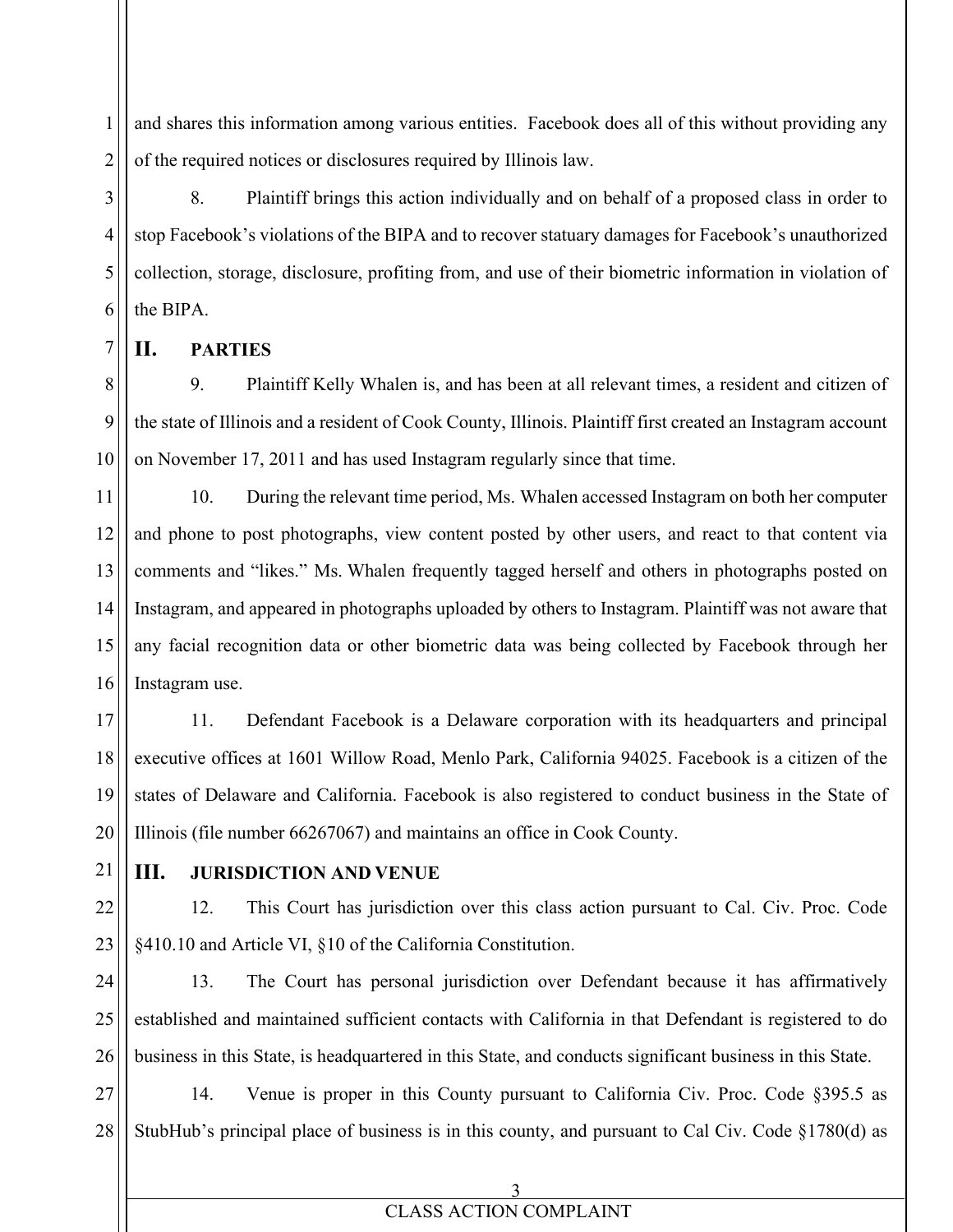1 2 3 4 5 Defendant's principal place of business is in this county and a substantial portion of the transactions and allegations complained of herein occurred here. **IV. SUBSTANTIVE ALLEGATIONS I. Biometric Information and the Illinois BIPA** 15. A "biometric identifier" is any personal feature that is unique to an individual including

6 7 8 9 10 11 12 fingerprints, iris scans, DNA, facial features and voice, among others.<sup>2</sup> 16. The Illinois Legislature has found that "[b]iometrics are unlike other unique identifiers that are used to access finances or other sensitive information." 740 ILCS 14/5(c). "For example, social security numbers, when compromised, can be changed. Biometrics, however, are biologically unique to the individual; therefore, once compromised, the individual has no recourse, is at heightened risk for identity theft, and is likely to withdraw from biometric-facilitated transactions." *Id.*

17. In recognition of this legitimate concern over the security of biometric information,

13 the Illinois Legislature enacted the BIPA, which provides, *inter alia*, that:

No private entity may collect, capture, purchase, receive through trade, or otherwise obtain a person's or a customer's biometric identifier or biometric information, *unless it first*:

*informs* the subject or the subject's legally authorized representative in writing that a biometric identifier or biometric information is being collected or stored:

*(2) informs*the subject orthe subject'slegally authorized representative in writing of the *specific purpose and length of term* for which a biometric identifier or biometric information is being collected, stored, and used; *and*

*(3)* receives a *written release* executed by the subject of the biometric identifier or biometric information or the subject's legally authorized *representative*.

740 ILCS 14/15(b).

18. Section 15(a) of the BIPA further provides that:

A private entity in possession of biometric identifiers or biometric information *must develop a written policy, made available to the public*, establishing a retention schedule and guidelines for permanently destroying biometric identifiers and biometric information when the initial purpose for collecting or obtaining such

26

14

15

16

17

18

19

20

21

22

23

24

<sup>27</sup> 28  $2$  The BIPA defines "biometric information" as "any information, regardless of how it is captured, converted, stored, or shared, based on an individual's biometric identifier used to identify an individual. Biometric information does not include information derived from items or procedures excluded under the definition of biometric identifiers." 740 ILCS 14/10. Plaintiff herein uses the terms "biometric information" and "biometric identifier" interchangeably.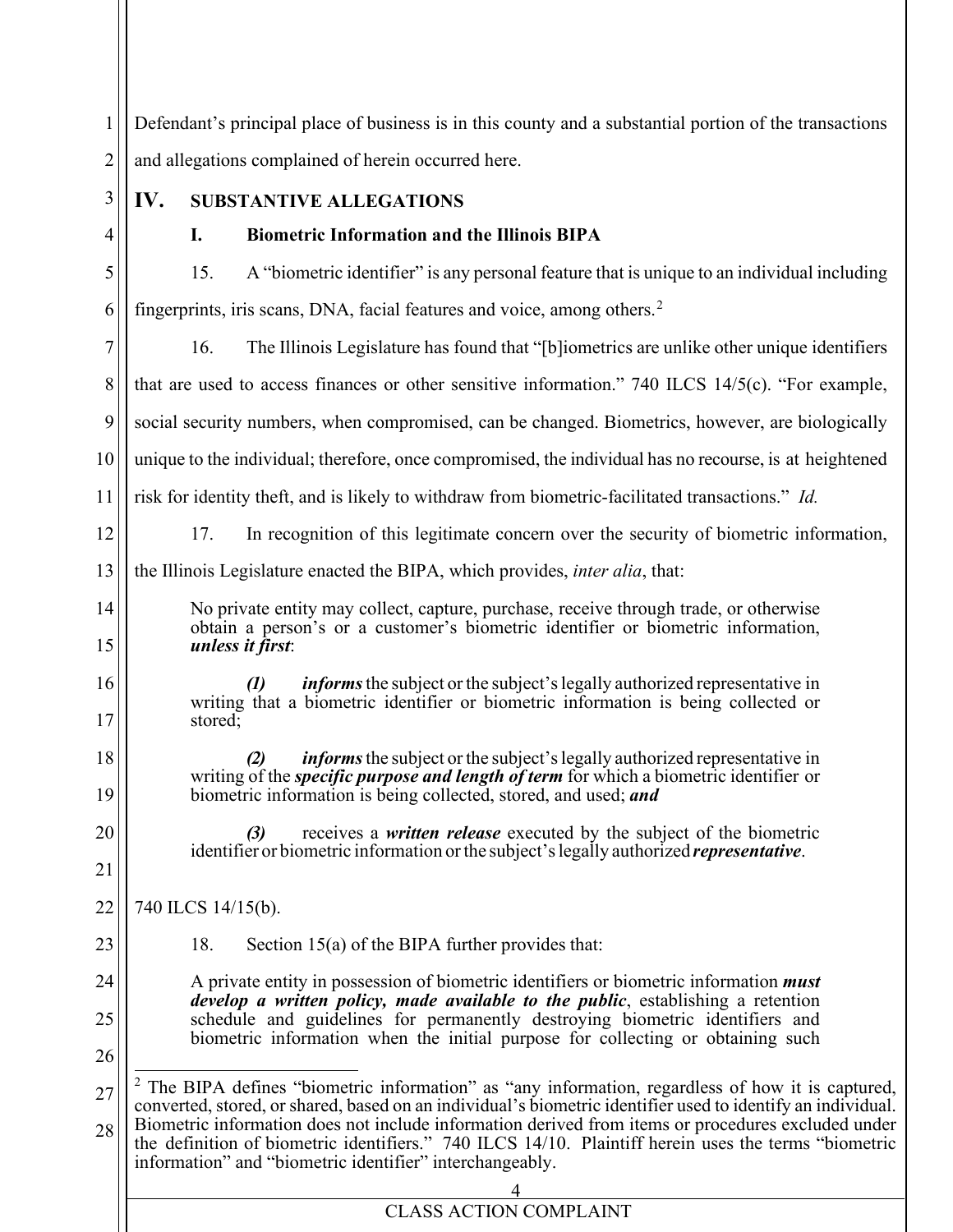identifiers or information has been satisfied or within 3 years of the individual's last interaction with the private entity, whichever occurs first.

740 ILCS 14/15(a).

19. As alleged herein, Facebook's practices of collecting, storing, and using Instagram users' biometric information without informed written consent violates all three prongs of §15(b) of the BIPA. Facebook's failure to provide a publicly available written policy regarding its schedule and guidelines for the retention and permanent destruction of Instagram users' biometric information within the earlier of 3 years of a user's last interaction with Facebook or whenever the initial purpose for collecting the biometric information is satisfied violates §15(a) of the BIPA.

10 11 20. Facebook has also violated Section 15(c) of the BIPA by selling, leasing, trading, or otherwise profiting from a person's biometrics, as set forth more fully below.

12 13 14 21. Facebook has likewise violated Sections 15(d)-(e) of the BIPA by disclosing, redisclosing, or otherwise disseminating the biometrics captured from media uploaded to Instagram, as set forth more fully below.

15

16

# **II. Facebook Collects, Stores, Discloses, Profits from, and Otherwise Uses Plaintiffs' and Class Members' Biometric Information in Violation of the BIPA**

17 18 19 20 21 22. Instagram has over one billion users worldwide and millions of users in Illinois alone. 23. Instagram allows its users to create a personal page where members can upload photographs and videos, participate in live video broadcasts, and communicate and interact with other Instagram users. Approximately 95 million photos are shared on Instagram each day, with over 40 billion photos and videos shared on the platform since its inception.

22 23 24 24. Facebook has employed its facial recognition technology continuously from the time it was first introduced in 2010, including the time period after its acquisition of Instagram in 2012, and continuing to the date of the filing of this Complaint.

25 26 27 28 25. Facebook's sophisticated facial recognition technology works by collecting and analyzing the facial features of individuals appearing in photographs and videos uploaded to Instagram and generating a "biometric signature" or "face template" of each individual's face that appears therein. This facial template is based on each person's facial geometry and is specific to that

> 5 CLASS ACTION COMPLAINT

6

7

8

9

1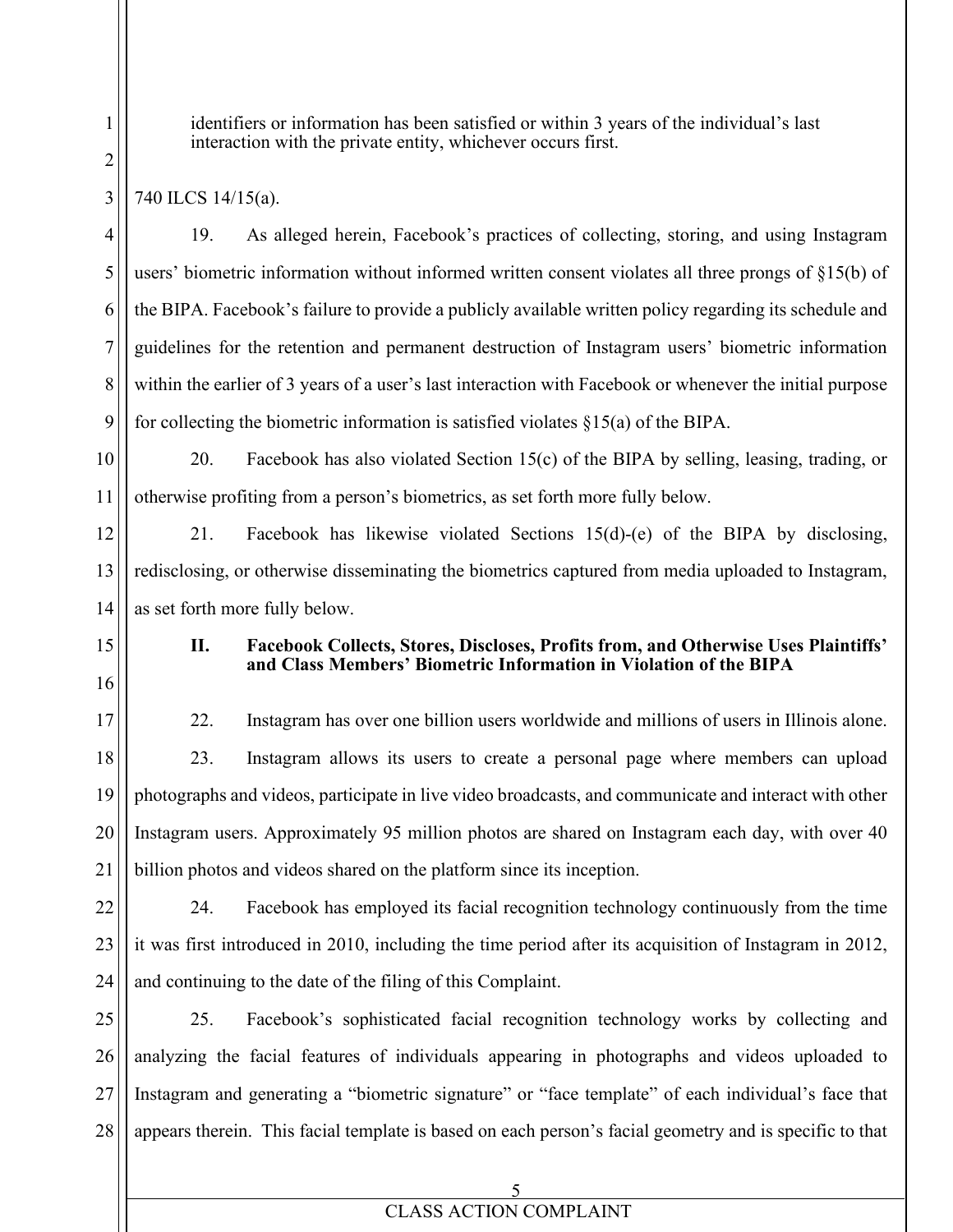1 2 3 4 5 6 7 person. Facebook, upon information and belief, stores those face templates taken from Instagram in a large database of face templates, which database additionally includes face templates Facebook has made from photographs its users have uploaded to other platforms besides Instagram, including photographs uploaded to Facebook. As Facebook's Instagram and Facebook users continue to manually tag friends, family, and other people they recognize in a photograph, Facebook's software automatically compares those images to the face templates in its database. If there is a match, Facebook may identify the user.

8 9 10 11 12 13 26. Facebook is then able to identify the individuals whose biometrics it has captured by cross referencing the face templates of individuals appearing in Instagram photographs with face templates that it has already linked with an identified individual (for instance, face templates taken from a face that Instagram or Facebook users have tagged, or with face templates that have been identified via other platforms or companies that Facebook shares its protected biometrics with), and identify the individual when there is a match.

14 15 16 17 18 27. Prior to January 1, 2020, Facebook has never informed Instagram users that it collects their biometric data. Rather, the Instagram Data Policy merely states that Facebook collects information "you and others provide" to the app, in the form of both posted content and anything users might see through the camera, and that its systems *automatically process* the content and communications provided by users *to analyze context and what's in them* (emphasis added).<sup>3</sup>

19 20 21 22 23 24 25 28. In fact, Facebook actively mislead Instagram users about whether it was collecting facial recognition data. Instagram's Data Policy states, "If you have it turned on, we use face recognition technology to recognize you in photos, videos and camera experiences."<sup>4</sup> However, Instagram users have no ability to turn off any facial recognition software within the app. Furthermore, the Instagram Data Policy states, "If we introduce face-recognition technology to your Instagram experience, we will let you know first, and you will have control over whether we use this technology for you."<sup>5</sup> As set forth below, these statements are untrue.

<sup>27</sup> <sup>3</sup> *See* https://help.instagram.com/155833707900388 Section I: What Kinds of Information Do We Collect?

<sup>28</sup> <sup>4</sup> *See https://help.instagram.com/519522125107875* Section II: How Do We Use This Information? <sup>5</sup> *Id*.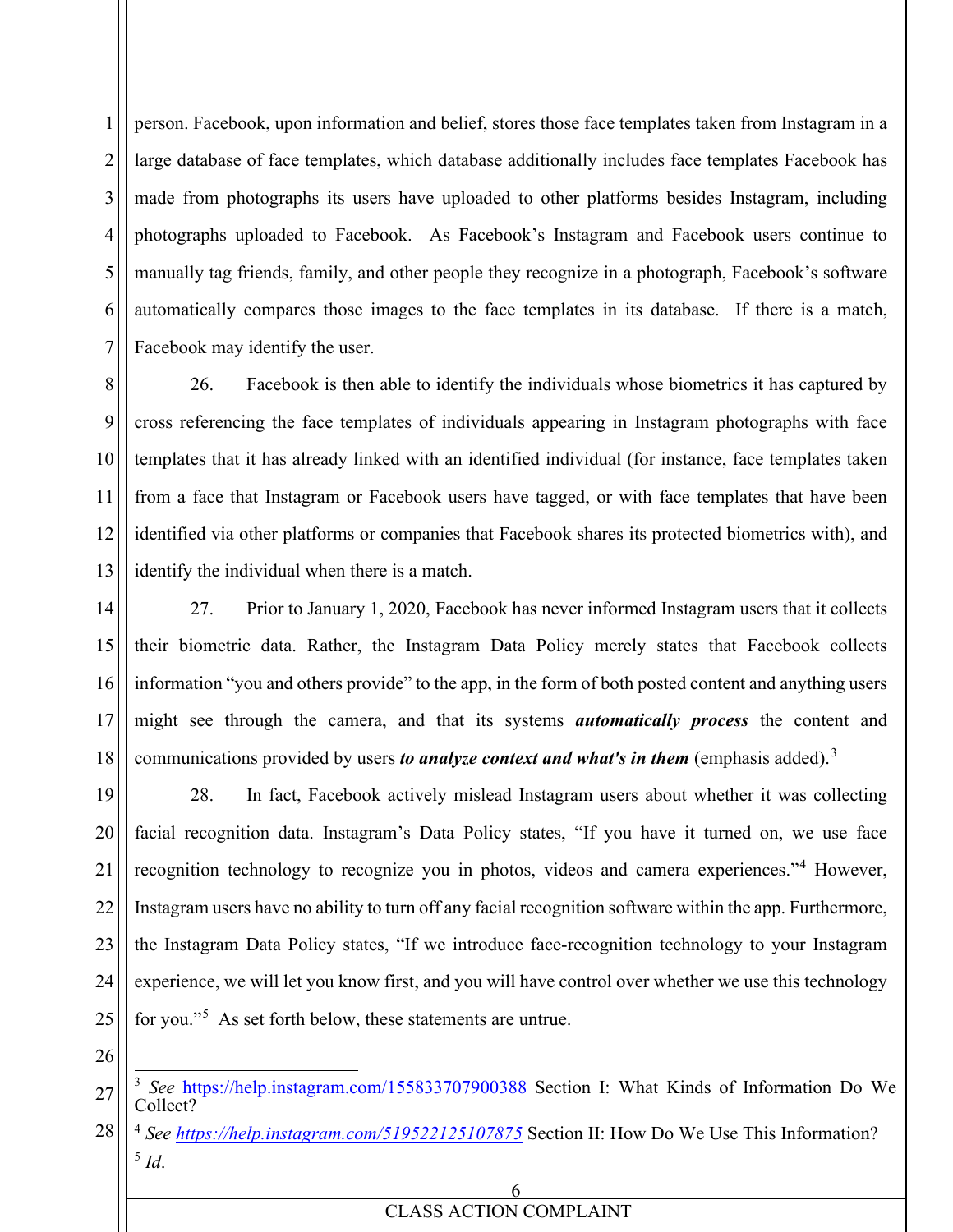1 2 3 4 5 6 7 8 29. On January 1, 2020, Facebook published, for the first time, its California Privacy Notice for its California users as a supplement to its current Data Policy in compliance with California's Consumer Privacy Act (CCPA).<sup>6</sup> Instagram admits in this notice that any of the information disclosed within the California Privacy Notice may have been collected from users over the past 12 months. While only California currently requires these types of disclosures to consumers, the contents of the notice demonstrate that Facebook has been collecting biometric data from its Instagram users for, at minimum, the 2019 calendar year. The California Privacy Notice is reproduced in part below (emphasis added):

| 9<br>10                                                                                            | <b>Categories of Personal</b><br><b>Information we collect may</b><br>include:                                                                                                                                                                                                                                                                                                                                                                                                                                                                                                                                                                                                                                                                                                                                                                                                             | <b>Examples of how Personal</b><br><b>Information is used include:</b>                                                                                                                                                                                                                                                                                                                                                   | Parties with whom your<br>information may be shared<br>include:                                                                                                                                                                                                                                                                                                                                                                                                                                                                                                                                                                                                                                                                                                     |
|----------------------------------------------------------------------------------------------------|--------------------------------------------------------------------------------------------------------------------------------------------------------------------------------------------------------------------------------------------------------------------------------------------------------------------------------------------------------------------------------------------------------------------------------------------------------------------------------------------------------------------------------------------------------------------------------------------------------------------------------------------------------------------------------------------------------------------------------------------------------------------------------------------------------------------------------------------------------------------------------------------|--------------------------------------------------------------------------------------------------------------------------------------------------------------------------------------------------------------------------------------------------------------------------------------------------------------------------------------------------------------------------------------------------------------------------|---------------------------------------------------------------------------------------------------------------------------------------------------------------------------------------------------------------------------------------------------------------------------------------------------------------------------------------------------------------------------------------------------------------------------------------------------------------------------------------------------------------------------------------------------------------------------------------------------------------------------------------------------------------------------------------------------------------------------------------------------------------------|
| 11<br>12<br>13<br>14<br>15<br>16<br>17<br>18<br>19<br>20<br>21<br>22<br>23<br>24<br>25<br>26<br>27 | <i>Identifiers</i> ;<br>$\bullet$<br>Data with special protections,<br>$\bullet$<br>if you choose to provide it;<br>Commercial information, if<br>$\bullet$<br>you choose to provide it;<br><b>Photos and face imagery</b><br>$\bullet$<br>that can be used to create<br>face-recognition templates<br>if you or others choose to<br>provide it and you have the<br>setting turned on.<br>Internet or other electronic<br>$\bullet$<br>network activity information,<br>including content you view or<br>engage with;<br>Location-related information,<br>$\bullet$<br>including precise device<br>location if you choose to<br>allow us to collect it;<br><b>Audio or visual Information,</b><br>$\bullet$<br>including photos and videos,<br>if you or others choose to<br><i>provide it;</i><br>Professional or employment<br>$\bullet$<br>information, if you choose to<br>provide it; | Providing, personalizing, and<br>improving our Products;<br>Facilitating transactions,<br>$\bullet$<br>providing measurement,<br>analytics, advertising, and<br>other business services;<br>Promoting safety, integrity,<br>$\bullet$<br>and security;<br>Communicating with you;<br>$\bullet$<br>Researching and innovating<br>$\bullet$<br>for social good; and<br>To perform other business<br>$\bullet$<br>purposes. | People and accounts you<br>$\bullet$<br>share and communicate with;<br>People and accounts with<br>which others share or reshare<br>content about you;<br>Apps, websites, and third-<br>party integrations on or using<br>our Products;<br>New owners in the event of a<br>change of ownership or<br>control of all or part of our<br>Products or their assets<br>changes;<br>Partners, including partners<br>$\bullet$<br>who use our analytics<br>services, advertisers,<br>measurement partners,<br>partners offering goods and<br>services in our Products,<br>vendors and service<br>providers, and researchers<br>and academics;<br>Law enforcement or other<br>$\bullet$<br>third parties in connection<br>with legal requests; and<br>• Facebook Companies. |
| 28                                                                                                 | 6                                                                                                                                                                                                                                                                                                                                                                                                                                                                                                                                                                                                                                                                                                                                                                                                                                                                                          | See https://help.instagram.com/2482657248648591 "California Privacy Notice"<br><b>CLASS ACTION COMPLAINT</b>                                                                                                                                                                                                                                                                                                             |                                                                                                                                                                                                                                                                                                                                                                                                                                                                                                                                                                                                                                                                                                                                                                     |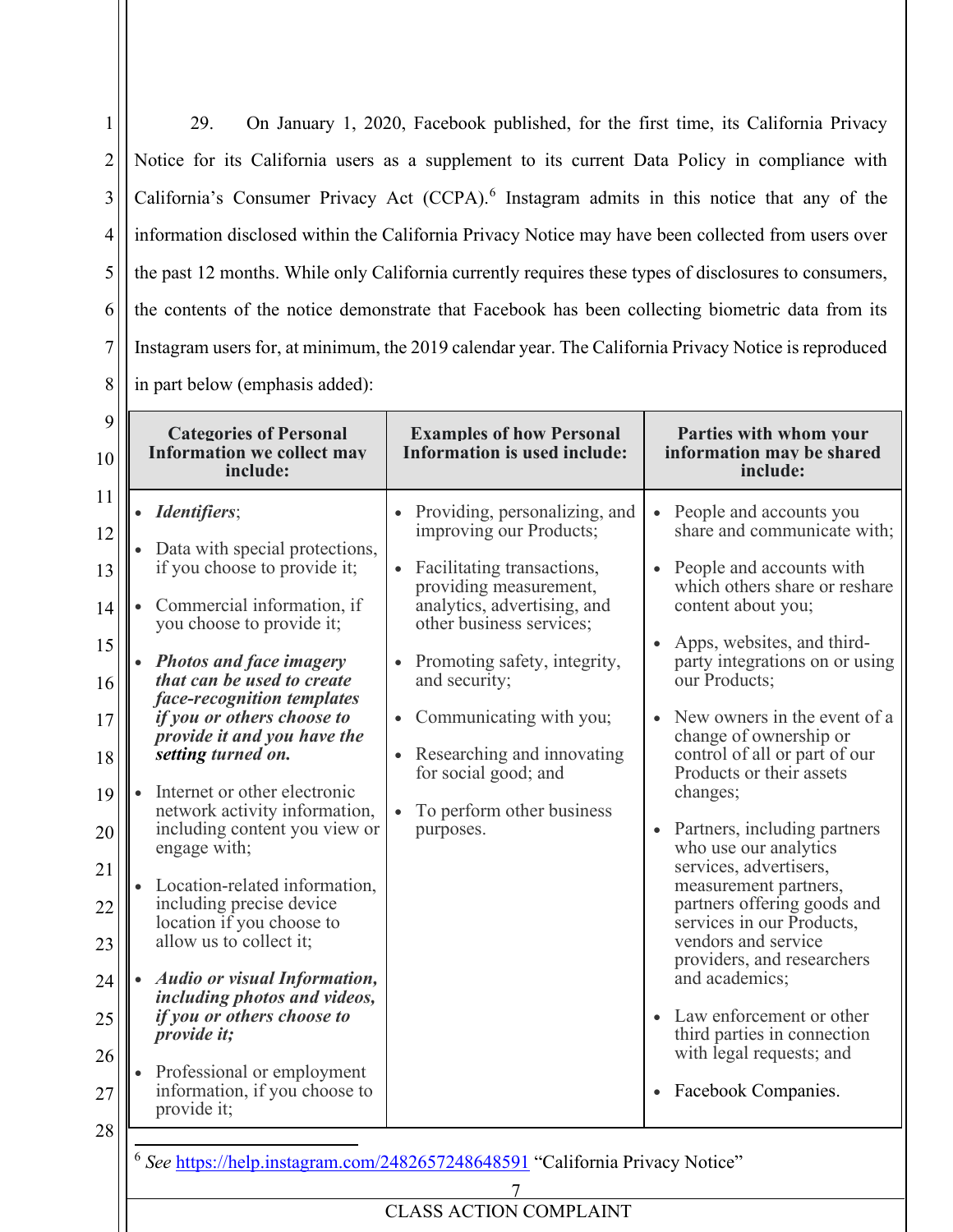|    | <b>Categories of Personal</b><br><b>Information we collect may</b><br>include: | <b>Examples of how Personal</b><br><b>Information is used include:</b> | Parties with whom your<br>information may be shared<br>include: |
|----|--------------------------------------------------------------------------------|------------------------------------------------------------------------|-----------------------------------------------------------------|
| 3  | Education information, if you<br>choose to provide it;                         |                                                                        |                                                                 |
|    | Financial information, if you<br>choose to provide it; and                     |                                                                        |                                                                 |
| 6  | Information derived from                                                       |                                                                        |                                                                 |
|    | other Personal Information<br>about you, which could                           |                                                                        |                                                                 |
| 8  | include your preferences,<br>interests, and other                              |                                                                        |                                                                 |
| 9  | information used to<br>personalize your experience.                            |                                                                        |                                                                 |
| 10 |                                                                                |                                                                        |                                                                 |

30. Although Facebook's California Privacy Notice indicates that it collects Instagram user's protected biometrics "if you or others choose to provide it and you have the setting turned on," Facebook's belated after-the-fact notice to Instagram users cannot constitute compliance with the BIPA for a variety of reasons, including that Facebook only allowed Class Members' to opt out *after* it collected their protected biometrics, and even then, only if Class Members knew to look for the optout option, which, upon information and belief, is not even possible through a user's *Instagram*  account.<sup>7</sup>

31. In any event, Instagram users *cannot* opt out. Indeed, Instagram users are not even given an opportunity to provide a written release because Facebook automatically processes content and shares it across its platforms. Rochelle Nadhiri, a Facebook spokeswoman, said its system analyzes faces in users' photos to check whether they match with those who have their facial recognition setting turned on. This means that users can never really "opt out" of Facebook's use of facial recognition. Even if a user does not have facial recognition activated on their personal account, their photo may still be scanned, collected, and entered into Facebook's database if it matches with a user's data who does have the facial recognition setting activated.<sup>8</sup> This further means that one can never truly "opt out" because Facebook must capture and compare the biometrics of a face before

27

28

11

12

13

14

15

16

17

18

19

20

21

22

23

24

25

<sup>7</sup> *See* https://help.instagram.com/519522125107875, directing Instagram users to "opt out" via settings on their *Facebook* profile.

<sup>8</sup> *See* https://www.nytimes.com/2018/07/09/technology/facebook-facial-recognition-privacy.html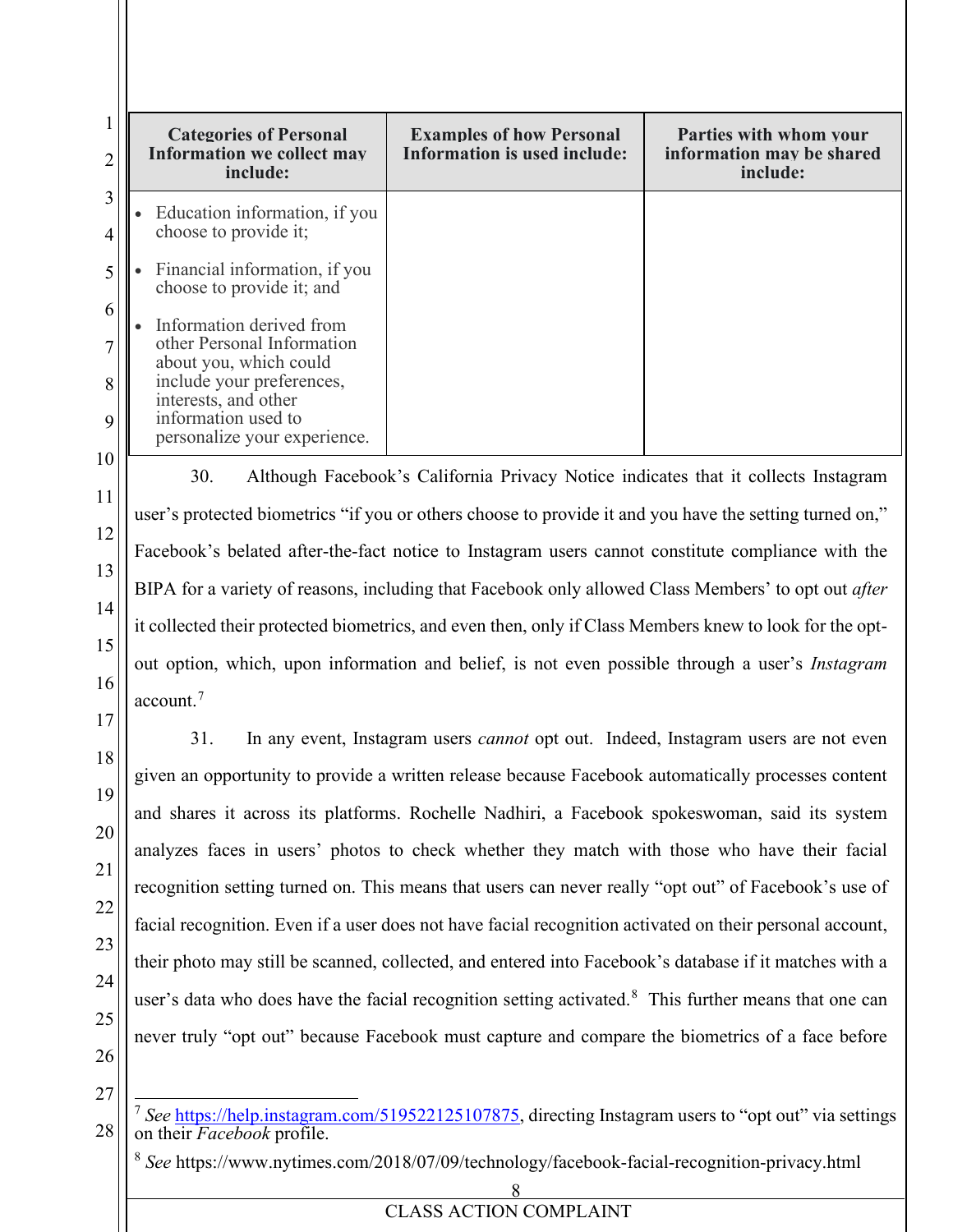1 2 learning if that face in fact matches with faces of users who have their facial recognition setting turned on or off.

32. Further, Facebook concedes that it collects information such as the location of a photo, Instagram users' current location, where they live, the places they go, and the businesses and people they're near-to to "provide, personalize and improve our Products." As such Facebook knows, or should know, that Plaintiffs' and Class Members are Illinois users.<sup>9</sup>

7 8 9 10 11 12 13 14 15 33. Moreover, upon information and belief, Facebook disclosed Instagram users' protected facial templates not only across various teams operating across its own various platforms, but with third parties. Facebook concedes that biometrics harvested from Instagram's photographs and videos may be shared with other apps, websites, and third-party integrations, Facebook's partners, including partners who use Facebook's analytics services, advertisers, measurement partners, partners offering goods and services in Facebook's products, vendors and service providers, researchers and academics, law enforcement, and Facebook Companies, including Facebook Payments Inc., Onavo, Facebook Technologies, LLC and Facebook Technologies Ireland Limited, WhatsApp Inc., WhatsApp Ireland Limited, and CrowdTangle.<sup>10</sup>

16 17 18 19 20 34. Facebook and Instagram share infrastructure, systems, and technology with other Facebook Companies and process information about the user across the Facebook Companies.<sup>11</sup> This includes, upon information and belief, using Facebook's facial recognition technology to process biometrics collected from Instagram users, which is then used to create new facial templates and/or enhance already-existing facial templates of those users.

21 22 23 35. For example, Facebook is currently the subject of antitrust litigation in Germany, where they are alleged to have broken competition laws by combining personal data collected about users across its different platforms, including Instagram, to create "super profiles" for users.<sup>12</sup> A

26 <sup>9</sup> *See* https://help.instagram.com/155833707900388

3

4

5

6

24

25

<sup>10</sup> *See* https://help.instagram.com/2482657248648591

27 28 <sup>11</sup> See https://help.instagram.com/155833707900388 Section IV: How Do the Facebook Companies Work Together?

<sup>12</sup> *See* https://www.nytimes.com/2020/06/23/technology/facebook-antitrust-germany.html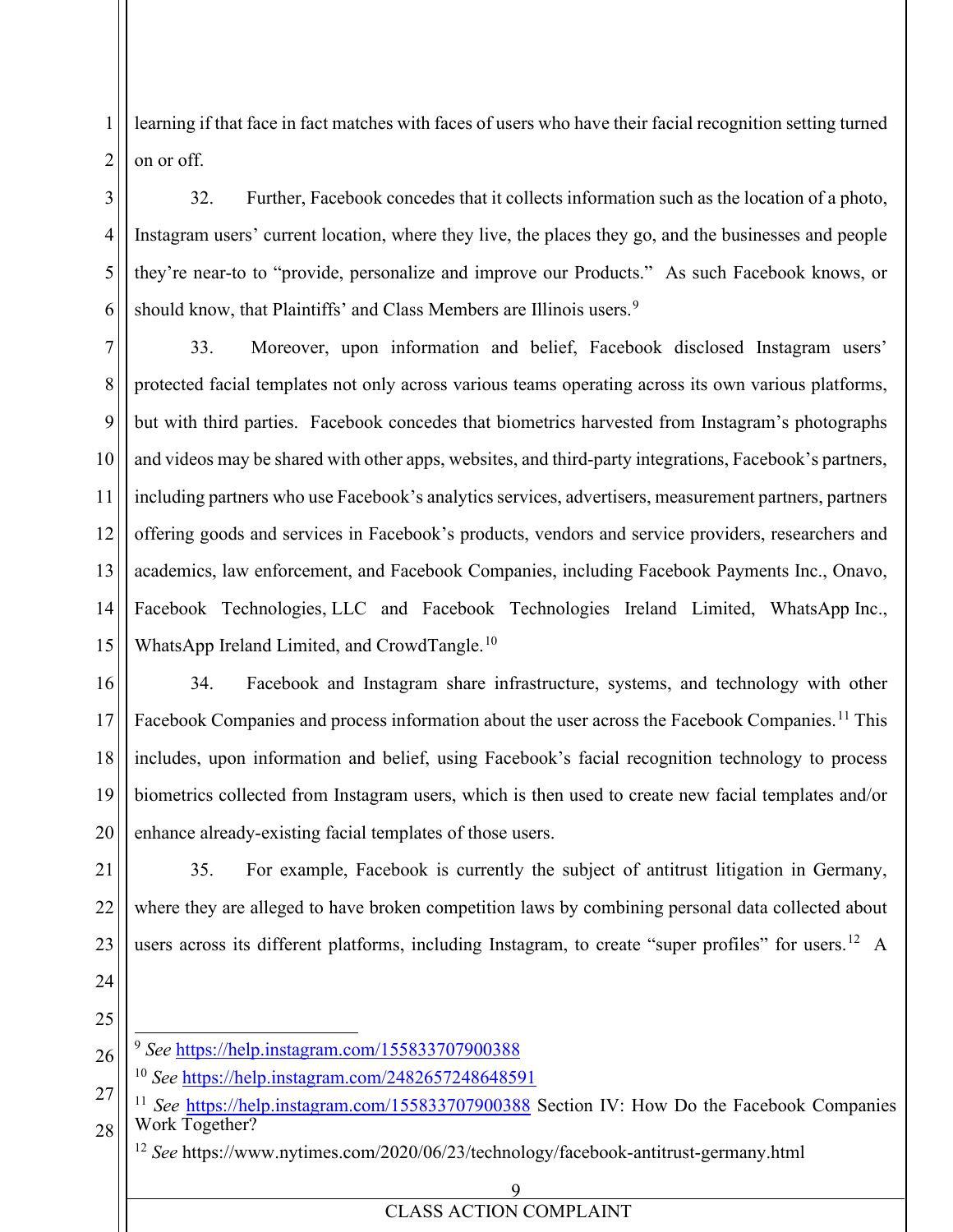1 2 ruling from German regulators prohibited Facebook from combining Facebook user account data with user data on company services like WhatsApp and Instagram.<sup>13</sup>

36. Upon information and belief, Facebook's shared infrastructure, systems, and technology and processing of user information across the Facebook Companies includes using the face templates harvested from its Instagram's users' uploaded material to improve the algorithms that power its facial recognition abilities across all of its platforms, including but not limited to its Facebook application where, for example, Facebook uses its facial recognition to suggest tags to Facebook users and lets Facebook users known when their photographs are uploaded by someone else.14

10 11 12 13 14 15 16 37. Upon information and belief, Facebook also includes the face templates captured from Instagram users' uploaded material, as well as Instagram users' tagging information, to bolster its databases of face templates and tagging information that enables Facebook's facial recognition to continue learning and improving, which in turn enhances all of Facebook's facial recognition products, including, for example, its predictive tagging feature on the Facebook application.15 Several of Facebook's products, such as Moments, an application Facebook introduced in 2015, capitalizes on Facebook's facial recognition technology.<sup>16</sup>

17 18 19 20 21 38. Several of Facebook's prior patent filings further attest to Facebook's commercial purposes in developing its facial recognition technologies. These patents reportedly described one system that could detect consumers within stores and match those shoppers' faces with their social networking profiles and another in which cameras near checkout counters could capture shoppers' faces and match them with their social networking profiles.<sup>17</sup>

22

3

4

5

6

7

8

9

- 23 <sup>13</sup> *See* https://www.nytimes.com/2019/02/07/technology/germany-facebook-data.html
- 24 <sup>14</sup> *See* https://www.facebook.com/help/122175507864081 What is the face recognition setting on Facebook and how does it work?
- 25 15 *See* https://www.npr.org/sections/alltechconsidered/2016/05/18/477819617/facebooks-facial-<br>recognition-software-is-different-from-the-fbis-heres-why#:~:text=Facebook-
- 26  $r_{\rm re}$ Facebook's%20Moments%20app%20uses%20facial%20recognition%20technology%20to%20group  $\frac{6}{20}$  20photos,friends%20who%20are%20in%20them.&text=When%20someone%20tags%20you%20i n,reminder%20of%20a%20shared%20memory. (describing the benefit to facial recognition
- 27 algorithms of additional photographs and tagging information).

28 <sup>16</sup> *See* https://techcrunch.com/2015/06/15/facial-recogbook/

<sup>17</sup> *See* https://www.nytimes.com/2018/07/09/technology/facebook-facial-recognition-privacy.html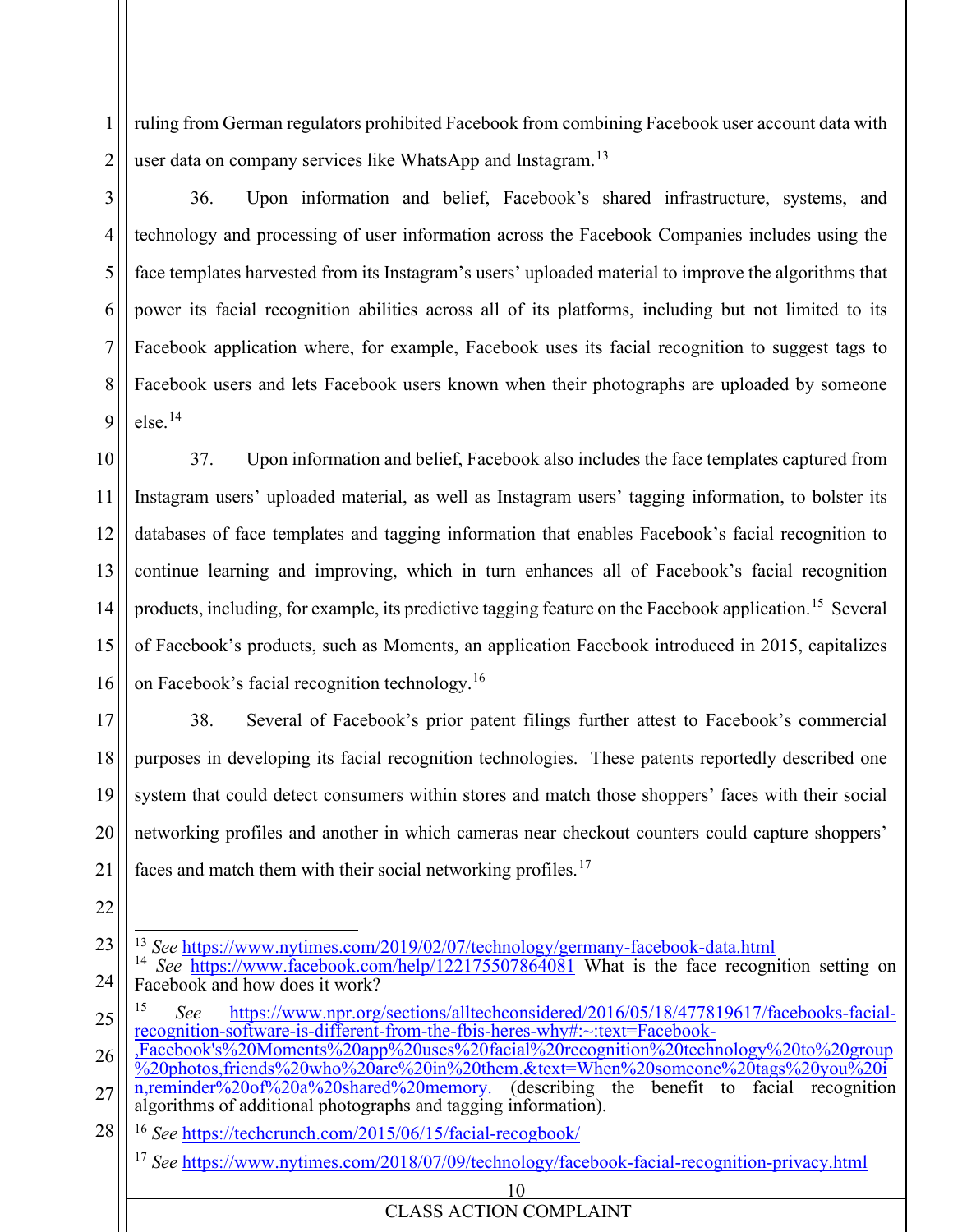39. As such, Facebook profits from its use of its Instagram users' protected biometrics by using them to improve the accuracy of its own facial recognition services, to expand the datasets which enable its facial recognition software, and to cement its market-leading position in facial recognition and social media.

40. In direct contravention of §15(a) of the BIPA, Facebook has collected Plaintiff's and Class Members' face templates without developing a written policy establishing a retention schedule and guidelines for permanently destroying biometric identifiers and biometric information when the initial purpose for collecting such identifiers or information has been satisfied or within 3 years of the individual's last interaction with Facebook.

10 11 12 13 14 15 41. In direct contravention of §15(b) of the BIPA, Facebook collected Plaintiff's and Class Members' face templates without informing them that it would collect, store, and use their biometric facial information, without informing Instagram users of the specific purpose and length of term for which their biometric information would be collected, stored, and used, and without receiving a written release from Instagram users before it began to collect, store, disclose, profit from, and otherwise use their biometric information.

16 17 42. In direct contravention of §15(c) of the BIPA, Facebook profited from Plaintiff's and Class Members' protected face templates.

18 19 43. In direct contravention of §15(d)-(e) of the BIPA, Facebook voluntarily disclosed and otherwise disseminated Plaintiff's and Class Members' protected face templates.

20

1

2

3

4

5

6

7

8

9

# **III. Plaintiff's and Class Members' Injuries and Damages**

21 22 23 44. As alleged herein, as a result of Facebook's unlawful conduct, Plaintiff and Class Members have already sustained injuries and face many more imminent and certainly impending injuries, which injuries they will continue to suffer.

24 25 26 27 28 45. Facebook's unlawful conduct has resulted in, among other things: (a) Plaintiff's and Class Members' unique biometric identifiers and information being collected, captured, obtained, disclosed, and otherwise disseminated without the requisite notice having been given and without the requisite releases having been obtained; and (b) Plaintiff and Class Members being deprived of the very control over their biometric identifiers and information that BIPA was designed to protect.

# CLASS ACTION COMPLAINT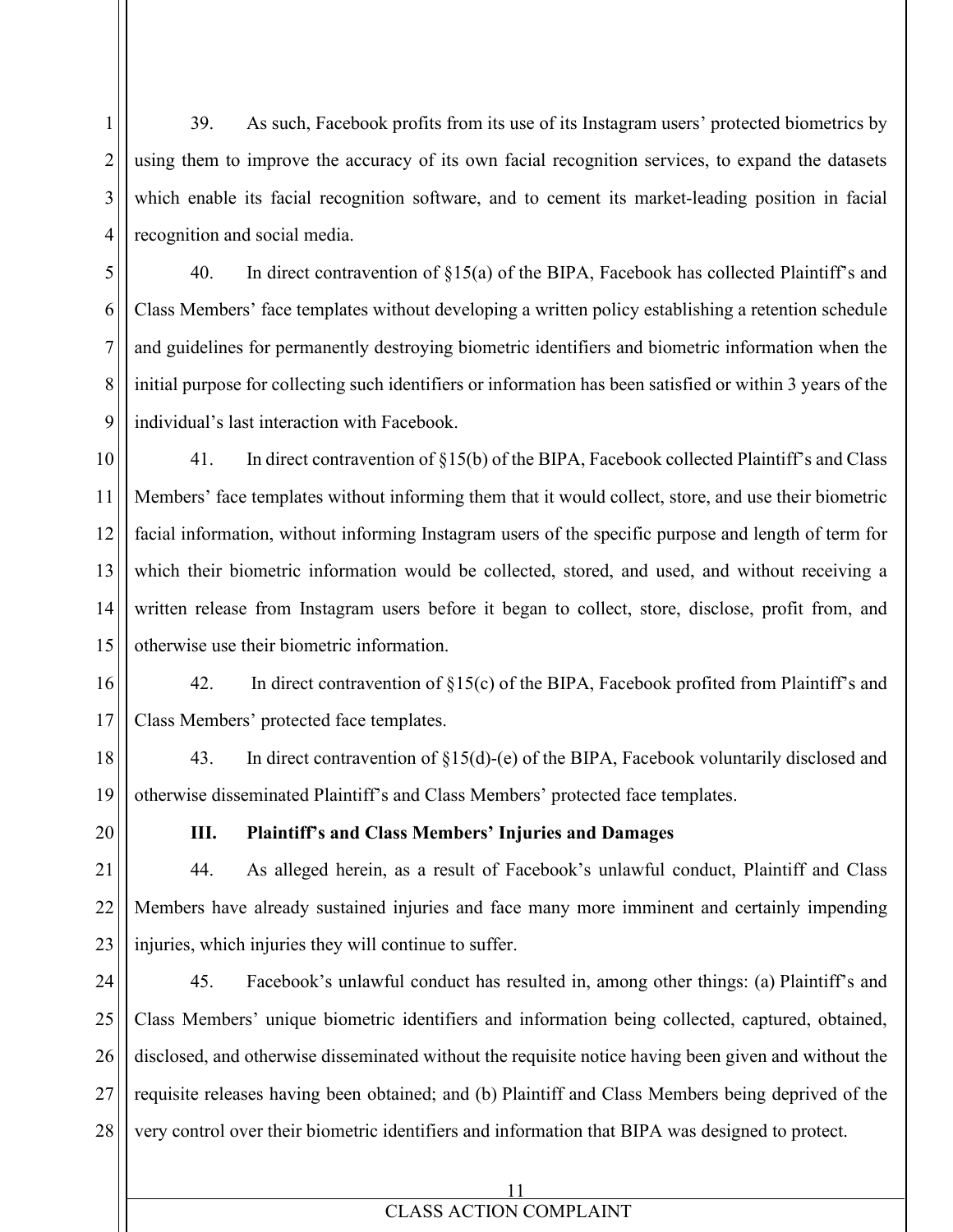46. To this day, Plaintiff and Class Members do not know which, or how many, individuals or entities have received, obtained, accessed, stored, disclosed, or otherwise made use of Plaintiff's and Class Members' biometric identifiers and information, exposing them to the imminent and certainly impending injuries of identity theft, fraud, stalking, surveillance, social engineering, and other invasions of privacy.<sup>18</sup>

6 7 8 9 47. As a result of Facebook's misconduct, Plaintiff and Class Members have no recourse for the fact that their biologically unique information has been compromised. Moreover, Plaintiff and Class Members are likely to withdraw from biometric-facilitated transactions and other faciallymediated electronic participation.

10

11

12

1

2

3

4

5

## **IV. Plaintiff's Personal Experiences**

48. Plaintiff is a resident of Palos Heights, Illinois. Plaintiff signed up for an Instagram account in Palos Heights, Illinois in 2011, and has since then uploaded numerous photographs.

13 14 15 16 17 49. Since joining Instagram, Plaintiff has uploaded and posted many photographs to Facebook's network from Instagram that include images of her face, and Plaintiff has tagged herself in many of those photographs. Plaintiff's face has also appeared in many photographs that other Instagram users have uploaded to Instagram, and Plaintiff's face has been tagged by other Instagram users in many such photographs.

18 19 50. Many of these photographs were taken in Illinois and were uploaded from Plaintiff's computer in Illinois.

20 21 22 23 24 51. As is the case for Class Members, Facebook has, upon information and belief, captured biometric identifiers and information from Plaintiff's photographs by automatically locating and scanning Plaintiff's face, and by extracting geometric data relating to the contours of her face and the distances between her eyes, nose, and ears, data which Facebook then used to create a unique template of Plaintiff's face, as set forth more fully below.

- 25
- 26

27

28

<sup>18</sup> *Facial Recognition Tech: 10 Views on Risks and Rewards*, https://www.forbes.com/sites/forbestechcouncil/2018/04/03/facial-recognition-tech-10-views-on- risks-and-rewards/#54d3e1716b3c

| <b>CLASS ACTION COMPLAINT</b> |
|-------------------------------|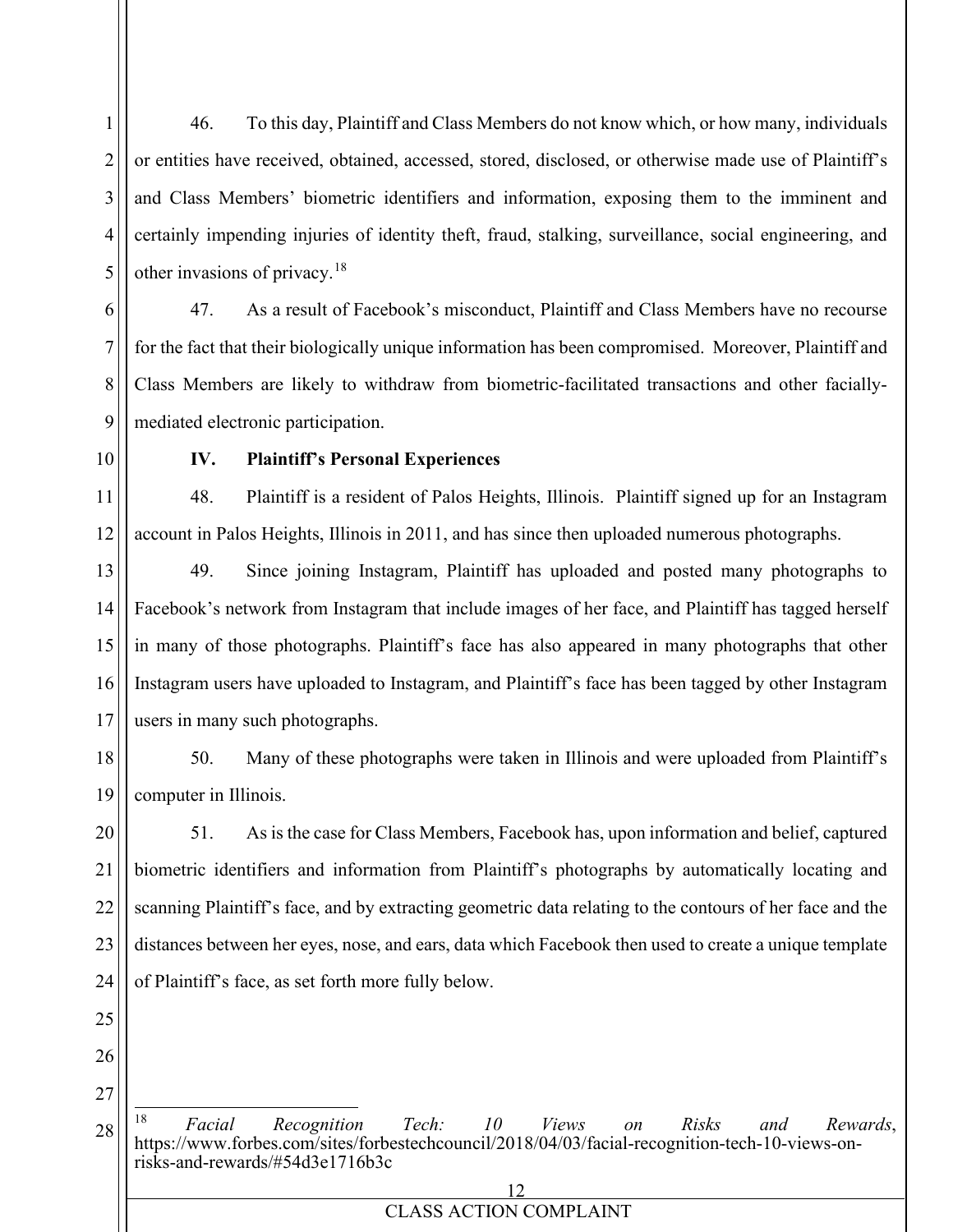1 2 3 52. The resulting unique face template was, upon information and belief, stored and used by Facebook for research purposes to develop its own facial recognition technologies across the various services and products it offers in connection with its Facebook Companies.

4 5 53. Facebook stores, discloses, profits from, and otherwise uses these face templates without Plaintiff's knowledge or consent.

6 7 54. Plaintiff did not receive notice that Facebook would collect, store, profit from, disclose, or otherwise use her biometric information when she used the Instagram app.

8 9 55. Plaintiff never provided informed consent, in writing or otherwise, to Facebook's collection, creation, storage, or use of her face template or any of her biometric information.

10

11

12

56. Plaintiff accordingly was never provided an opportunity to prohibit or prevent Facebook from collecting, storing, disclosing, or profiting from, or otherwise using her protected biometrics.

13

# **V. CLASS ACTION ALLEGATIONS**

14 15 57. Plaintiff brings this lawsuit on behalf of the following proposed class (the "Class"), pursuant to pursuant to Cal. Civ. Proc. Code § 382, defined as follows:

16

17

## *All Illinois residents who had their biometric identifiers, including scans of their face geometry collected, captured, received or otherwise obtained by Facebook through photographs uploaded to the Instagram app*.

18 19 20 58. Subject to additional information obtained through further investigation and discovery, the foregoing definition of the Class may be expanded or narrowed by amendment or amended complaint.

21 22 23 24 25 59. Specifically excluded from the Class are Defendant, its officers, directors, agents, trustees, parents, children, corporations, trusts, representatives, employees, principals, servants, partners, joint-venturers, or any entities controlled by Defendant, and its heirs, successors, assigns, or other persons or entities related to or affiliated with Defendant and/or its officers and/or directors, the judge assigned to this action, and any member of the judge's immediate family.

26 27 28 60. *Numerosity.* The members of the Class are so numerous that individual joinder is impracticable. Upon information and belief, plaintiff alleges that the Class contains many thousands of members. Although the precise number of Class members is unknown to plaintiff, the true number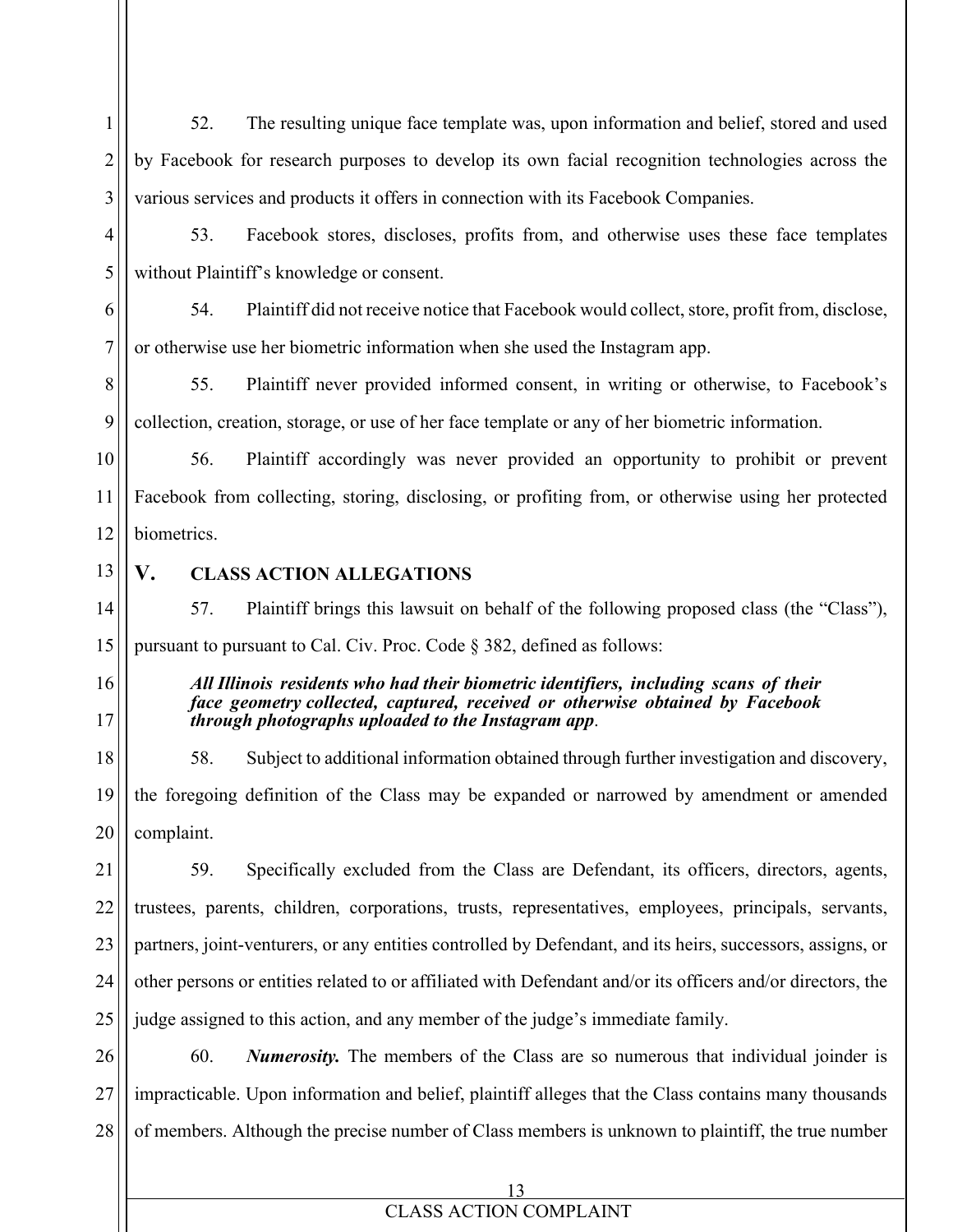of Class members is known by Defendant, and thus, may be notified of the pendency of this action by first class mail, electronic mail and/or published notice.

1

2

3

4

5

6

7

8

9

10

11

12

13

14

15

16

17

18

19

20

21

22

23

24

25

26

27

28

61. *Existence and predominance of common questions of law and fact.* Common questions of law and fact exist as to all members of the Class and predominate over any questions affecting only individual Class members. These common legal and factual questions include, but are not limited to, the following:

(a) whether Defendant collected, captured, received, or otherwise obtained biometric identifiers or biometric information from Plaintiff and the Class;

(b) whether Defendant informed Plaintiff and the Class before collecting, using, and storing their biometric identifiers or biometric information, as required by §15(b) the BIPA;

(c) whether Defendant informed Plaintiff and the Class of the specific purpose and length of term for which a biometric identifier or biometric information is being collected, stored and used, as required by §15(b) the BIPA;

(d) whether Defendant obtained a written release, as defined by the BIPA, from Plaintiff and the Class to collect, store, and use their biometric identifiers or biometric information;

(e) whether Defendant used biometric identifiers to identify Plaintiff and the Class;

(f) whether Defendant provided a publicly available written policy establishing a retention schedule and guidelines for permanently destroying biometric identifiers and biometrics information when the initial purpose for collecting such identifiers or information had been satisfied or within 3 years of the individual's last interaction with Facebook, as required by §15(a) of the BIPA;

(g) whether Defendant sold, leased, traded, or otherwise profited from Plaintiff's or Class Members' biometric identifiers and biometric information in violation of §15(c) of the BIPA;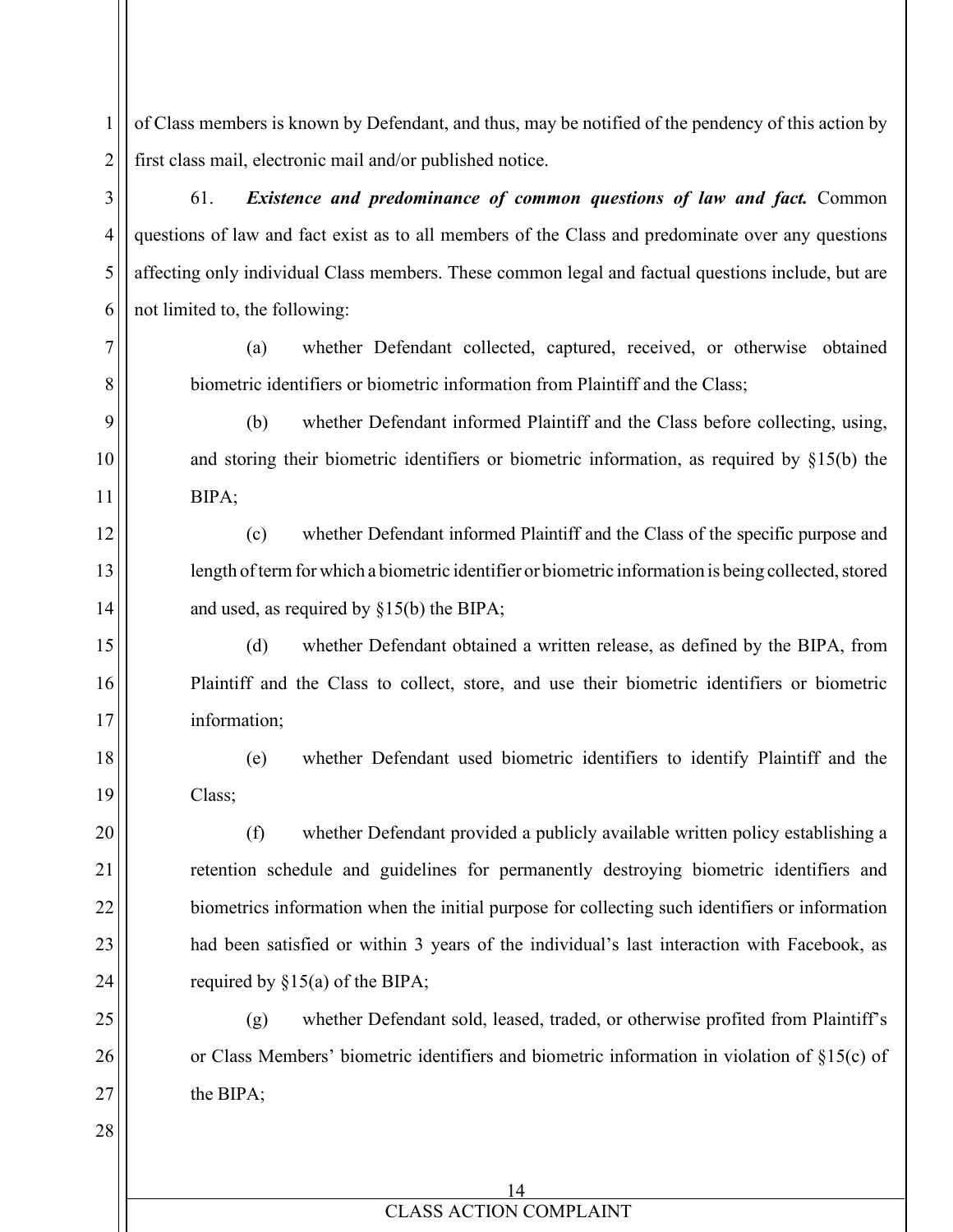(h) whether Defendant disclosed, redisclosed, or otherwise disseminated Plaintiff's and Class Members' biometric identifiers or biometric information in violation of §15(d) of the BIPA;

1

2

3

4

5

6

7

8

9

10

11

(i) whether Defendant protected Plaintiff's and Class Members' biometric identifiers or biometric information from disclosure pursuant as required by §15(e) of the BIPA;

(j) whether Defendant's violations of the BIPA were committed intentionally, recklessly or negligently;

(k) whether Plaintiff and the Class are entitled to statutory damages under the BIPA and the correct measure of those damages; and

(l) whether Plaintiff and the Class are entitled to declaratory and injunctive relief.

12 13 14 62. *Typicality.* Plaintiff's claims are typical of the claims of the other members of the Class in that Defendant collected, stored and used her biometric information without informed consent in the exact same manner as every other Class member.

15 16 17 18 63. *Adequacy of representation.* Plaintiff will fairly and adequately protect the interests of the Class. Plaintiff has retained counsel highly experienced in complex consumer class action litigation, and Plaintiff intends to vigorously prosecute this action. Further, Plaintiff has no interests that are antagonistic to those of the Class.

19 20 21 22 23 24 25 26 27 28 64. *Superiority.* A class action is superior to all other available means for the fair and efficient adjudication of this controversy. The damages or other financial detriment suffered by individual Class members is relatively small compared to the burden and expense that would be entailed by individual litigation of their claims against Defendant. It would thus be virtually impossible for the Class, on an individual basis, to obtain effective redress for the wrongs committed against them. Furthermore, even if Class members could afford such individualized litigation, the court system could not. Individualized litigation would create the danger of inconsistent or contradictory judgments arising from the same set of facts. Individualized litigation would also increase the delay and expense to all parties and the court system from the issues raised by this action. By contrast, the class action device provides the benefits of adjudication of these issues in a single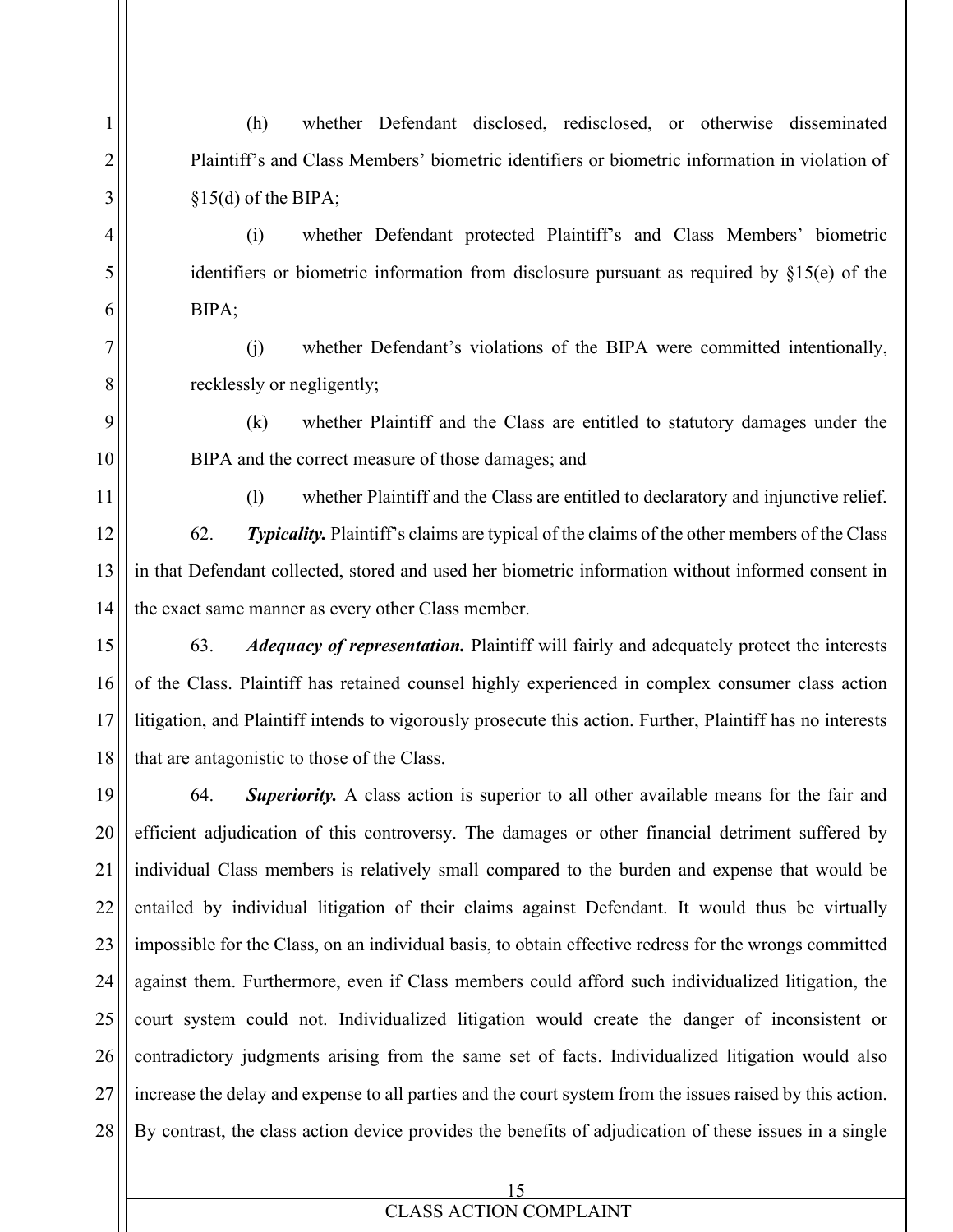| 1              | proceeding, economies of scale, and comprehensive supervision by a single court, and presents no                                                                            |  |
|----------------|-----------------------------------------------------------------------------------------------------------------------------------------------------------------------------|--|
| $\overline{2}$ | unusual management difficulties under the circumstances here.                                                                                                               |  |
| 3              | The Class may also be certified because:<br>65.                                                                                                                             |  |
| 4              | the prosecution of separate actions by individual Class members would create a<br>(a)                                                                                       |  |
| 5              | risk of inconsistent or varying adjudication with respect to individual Class members that                                                                                  |  |
| 6              | would establish incompatible standards of conduct for the Defendant;                                                                                                        |  |
| 7              | the prosecution of separate actions by individual Class members would create a<br>(b)                                                                                       |  |
| 8              | risk of adjudications with respect to them that would, as a practical matter, be dispositive of                                                                             |  |
| 9              | the interests of other Class members not parties to the adjudications, or substantially impair or                                                                           |  |
| 10             | impede their ability to protect their interests; and/or                                                                                                                     |  |
| 11             | (c)<br>Defendant has acted or refused to act on grounds generally applicable to the                                                                                         |  |
| 12             | Class as a whole, thereby making appropriate final declaratory and/or injunctive relief with                                                                                |  |
| 13             | respect to the members of the Class as a whole.                                                                                                                             |  |
| 14             | <b>COUNT I</b>                                                                                                                                                              |  |
| 15             | Violations of the Illinois Biometric Information Privacy Act, 740 ILCS 14/15(a)                                                                                             |  |
| 16             | (On Behalf of Plaintiff and the Class)                                                                                                                                      |  |
| 17             | Plaintiff realleges and incorporates by reference the allegations contained in the<br>66.                                                                                   |  |
| 18             | preceding paragraphs as though fully set forth herein.                                                                                                                      |  |
| 19             | 67.<br>Section $15(a)$ of the BIPA requires:                                                                                                                                |  |
| 20             | A private entity in possession of biometric identifiers or biometric information must                                                                                       |  |
| 21             | develop a written policy, made available to the public, establishing a retention<br>schedule and guidelines for permanently destroying biometric identifiers and            |  |
| 22             | biometric information when the initial purpose for collecting or obtaining such<br>identifiers or information has been satisfied or within 3 years of the individual's last |  |
| 23             | interaction with the private entity, whichever occurs first.                                                                                                                |  |
| 24             | 740CS 14/15(a).                                                                                                                                                             |  |
| 25             | 68.<br>Facebook does not provide a publicly available retention schedule or guidelines for                                                                                  |  |
| 26             | permanently destroying Instagram users' biometric identifiers and biometric information when the                                                                            |  |
| 27             | initial purpose for collecting such identifiers or information has been satisfied or within 3 years of the                                                                  |  |
| 28             | individual's last interaction with Facebook as required by the BIPA. Therefore, Facebook has violated                                                                       |  |
|                |                                                                                                                                                                             |  |
|                | 16                                                                                                                                                                          |  |
|                | <b>CLASS ACTION COMPLAINT</b>                                                                                                                                               |  |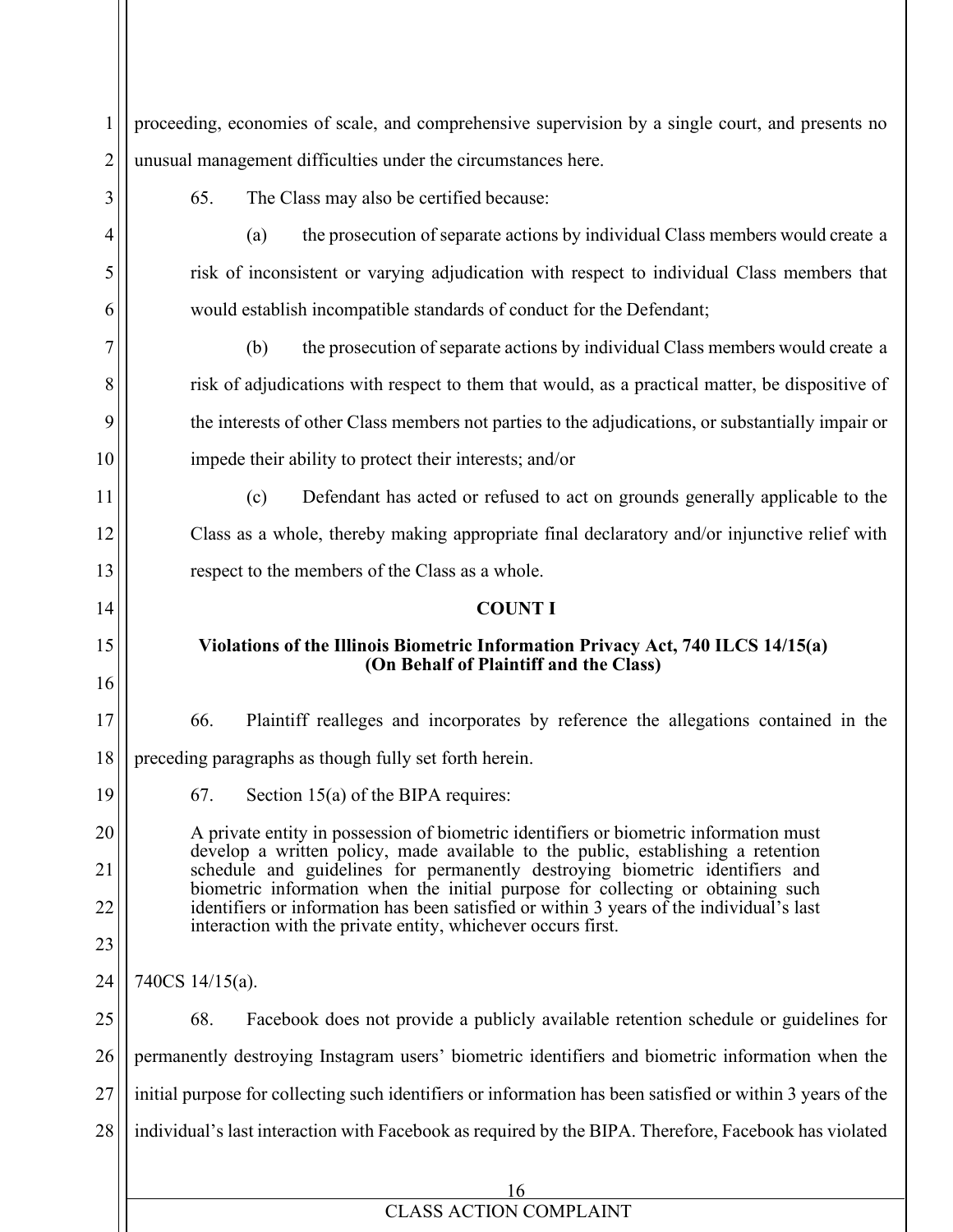| 1              | $\S15(a)$ of the BIPA. Facebook's violations of $\S15(a)$ of the BIPA were intentional or reckless or,                                               |  |  |
|----------------|------------------------------------------------------------------------------------------------------------------------------------------------------|--|--|
| 2              | alternatively, negligent.                                                                                                                            |  |  |
| 3              | 69.<br>As a result of Facebook's violations of $\S15(a)$ of the BIPA, Plaintiff seeks the                                                            |  |  |
| 4              | following relief individually and on behalf of the Class: (1) injunctive and equitable relief pursuant to                                            |  |  |
| 5              | 740 ILCS 14/20(4) requiring Facebook to comply with §15(a) of the BIPA's requirement to establish                                                    |  |  |
| 6              | and provide a publicly available retention schedule or guidelines for permanently destroying its users'                                              |  |  |
| $\overline{7}$ | biometric identifiers and biometric information; (2) statutory damages of \$5,000 for each intentional                                               |  |  |
| 8              | or reckless violation of $\S15(a)$ of the BIPA pursuant to 740 ILCS 14/20(2), or alternatively, statutory                                            |  |  |
| 9              | damages of \$1,000 per negligent violation of $\S15(a)$ of the BIPA pursuant to 740 ILCS 14/20(1); and                                               |  |  |
| 10             | (3) reasonable attorneys' fees and costs expenses pursuant to 740 ILCS 14/20(3).                                                                     |  |  |
| 11             | <b>COUNT II</b>                                                                                                                                      |  |  |
| 12             | Violations of the Illinois Biometric Information Privacy Act, 740 ILCS 14/15(b)<br>(On Behalf of Plaintiff and the Class)                            |  |  |
| 13             |                                                                                                                                                      |  |  |
| 14             | Plaintiff realleges and incorporates by reference the allegations contained in the<br>70.                                                            |  |  |
| 15             | preceding paragraphs as though fully set forth herein.                                                                                               |  |  |
| 16             | 71.<br>Section 15(b) of the BIPA provides that a private entity may not, among other things,                                                         |  |  |
| 17             | collect, capture, purchase, receive through trade, or otherwise obtain a person's or a customer's                                                    |  |  |
| 18             | biometric identifiers or biometric information, unless it first:                                                                                     |  |  |
| 19             | informs the subject in writing that a biometric identifier or<br>$\left( \frac{1}{2} \right)$<br>biometric information is being collected or stored; |  |  |
| 20             | informs the subject in writing of the specific purpose and length of<br>(2)                                                                          |  |  |
| 21             | term for which a biometric identifier or biometric information is being collected,<br>stored, and used; and                                          |  |  |
| 22             | receives a written release executed by the subject of the biometric<br>(3)                                                                           |  |  |
| 23             | identifier or biometric information                                                                                                                  |  |  |
| 24             | 740 ILCS 14/15(b).                                                                                                                                   |  |  |
| 25             | 72.<br>Facebook is a private entity under the BIPA. See 740 ILCS 14/10.                                                                              |  |  |
| 26             | 73.<br>Plaintiff and the Class members are individuals under the BIPA. See id.                                                                       |  |  |
| 27             | Facebook collected Plaintiff's and the Class members' "biometric identifiers" through<br>74.                                                         |  |  |
| 28             | its facial recognition software, as alleged above. See id.                                                                                           |  |  |
|                | 17                                                                                                                                                   |  |  |
|                | <b>CLASS ACTION COMPLAINT</b>                                                                                                                        |  |  |
|                |                                                                                                                                                      |  |  |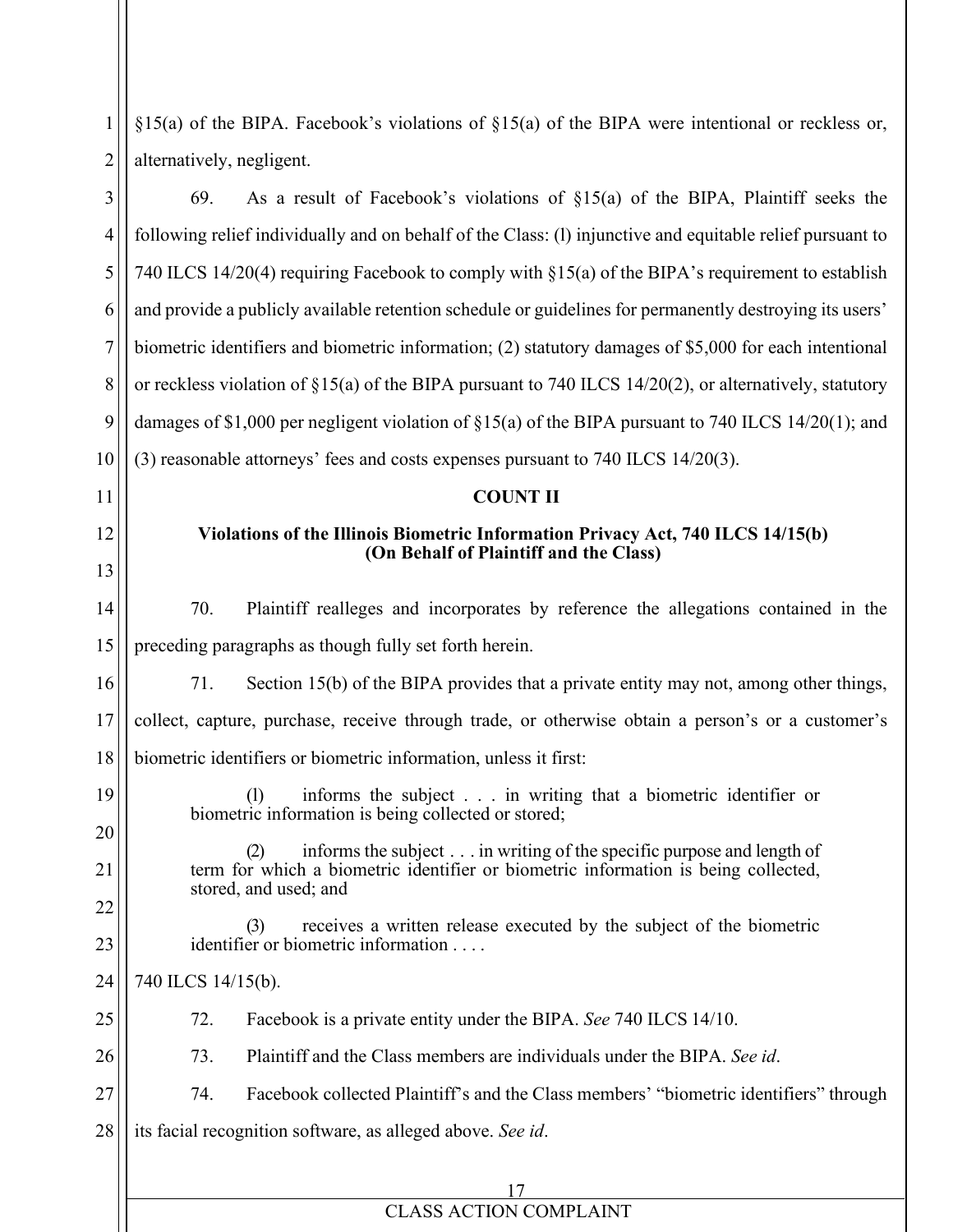1 2 3 75. Plaintiff's and the Class members' biometric identifiers collected by Facebook constitute "biometric information" as defined by the BIPA because Facebook used those biometric identifiers to identify Plaintiff and the Class members. See id.

76. Facebook systematically collected, used, and stored Plaintiff's and the Class members' biometric identifiers and biometric information without first obtaining the written release required by §15(b) of the BIPA.

4

5

6

7

8

9

77. As alleged above, Facebook did not inform Plaintiff or the Class members in writing that their biometric identifiers or biometric information were being collected, stored and used, as required by §15(b) of the BIPA.

10 11 12 78. As alleged above, Facebook did not inform Plaintiff or the Class members in writing of the specific purpose and length of term for which their biometric identifiers or biometric information was being collected, stored and used, as required by §15(b) of the BIPA.

13 14 15 16 79. By collecting, storing, and using Plaintiff's and the Class members' biometric identifiers and biometric information as described herein, Facebook violated Plaintiff's and the Class members' rights to privacy in their biometric identifiers or biometric information as set forth in the BIPA, 740 ILCS 14/1 et seq.

17 18 19 20 21 22 23 80. Facebook's violations of §15(b) of the BIPA were intentional or reckless because Facebook collected biometric data by default and without written notice as required by the BIPA and, therefore, Plaintiff and the Class members had no opportunity to provide Defendant with a written release, as mandated by the BIPA. Alternatively, Facebook's violations of §15(b) of the BIPA were negligent because Facebook failed to meet the applicable standard of care in ensuring that its members were informed and consented to the collection, storage, and use of their biometric information and biometric identifiers.

24 25 26 27 28 81. As a result of Defendant's violations of §15(b) of the BIPA, Plaintiff seeks the following relief individually and on behalf of the Class: (l) injunctive and equitable relief pursuant to 740 ILCS 14/20(4) requiring Facebook to comply with the BIPA's requirements for the collection, storage, and use of biometric identifiers and biometric information as alleged herein; (2) statutory damages of \$5,000 for each intentional or reckless violation of the BIPA pursuant to 740 ILCS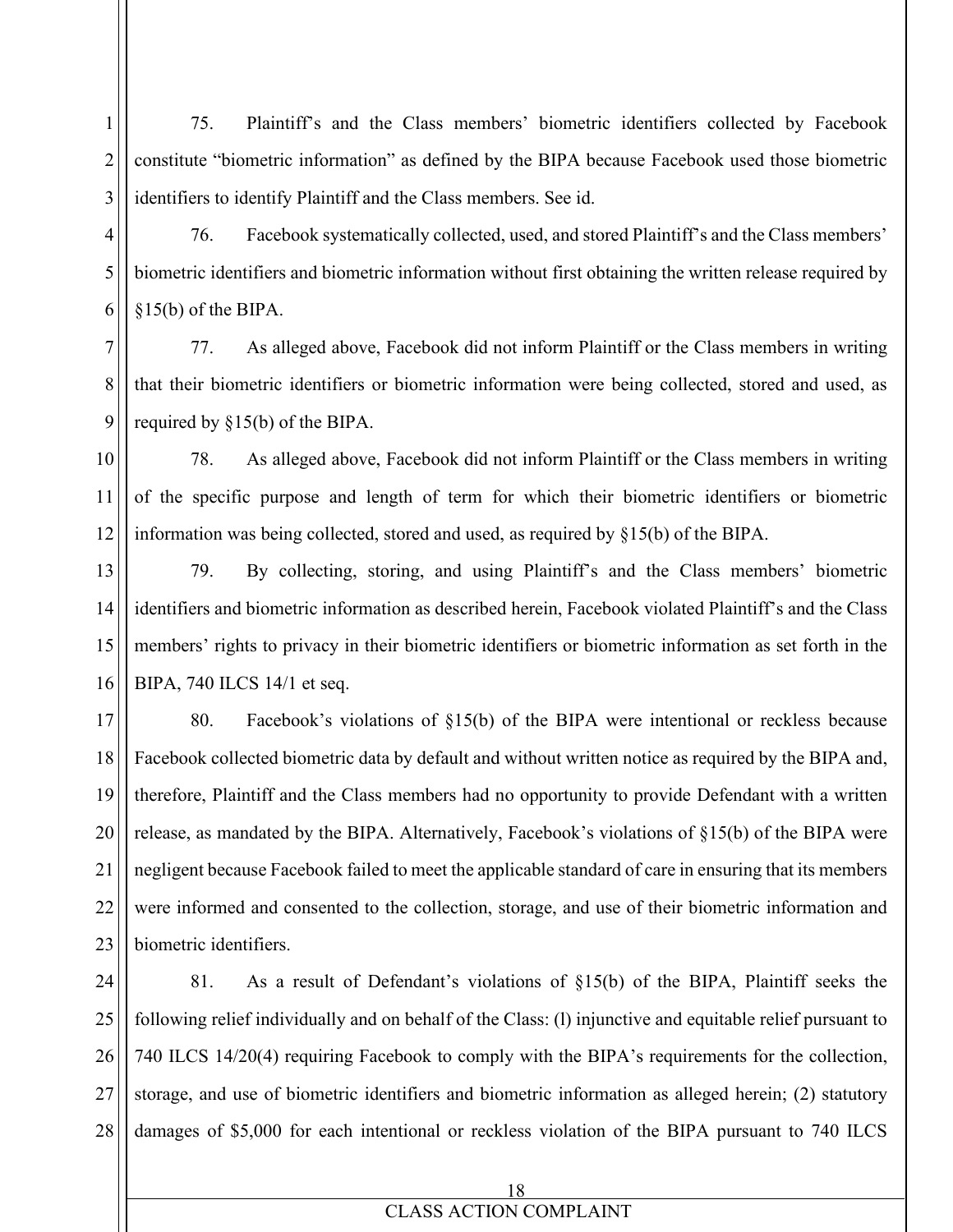1 2 3 4 5 6 7 8 9 10 11 12 13 14 15 16 17 18 19 20 21 22 23 24 25 26 27 28 14/20(2), or alternatively, statutory damages of \$1,000 per negligent violation of the BIPA pursuant to 740 ILCS 14/20(1); and (3) reasonable attorneys' fees and costs expenses pursuant to 740 ILCS  $14/20(3)$ . **COUNT III Violations of the Illinois Biometric Information Privacy Act, 740 ILCS 14/15(c) (On Behalf of Plaintiff and the Class)** 82. Plaintiff realleges and incorporates by reference the allegations contained in the preceding paragraphs as though fully set forth herein. 83. Section 15(c) of the BIPA provides "[n]o private entity in possession of a biometric identifier or biometric information may sell, lease, trade, or otherwise profit from a person's or a customer's biometric identifier or biometric information." 84. As alleged above, Facebook violated BIPA by unlawfully profiting from individuals' biometric identifiers and biometric information, including the biometric identifiers and information of Plaintiff and Class Members. 85. Facebook's violations of BIPA were intentional and reckless or, pleaded in the alternative, negligent. 86. As a direct and proximate result of Facebook's violations of BIPA, Plaintiff and Class Members have suffered and will continue to suffer injury. 87. Plaintiff and Class Members seek as monetary relief the greater of \$5,000 or actual damages or, pleaded in the alternative, \$1,000 or actual damages. 88. Unless and until enjoined and restrained by order of this Court, Facebook's wrongful conduct will continue to cause great and irreparable injury to Plaintiff and Class Members in that their biometric identifiers and information can be viewed and used by unauthorized persons. Plaintiff and Class Members have no adequate remedy at law for their injuries in that a judgment for monetary damages will not end the misuse of Plaintiff's and Class Member's biometric identifiers and information. 89. Plaintiff and Class Members also seek punitive damages, injunctive relief, and the reasonable attorney fees, costs, and expenses relating to this action.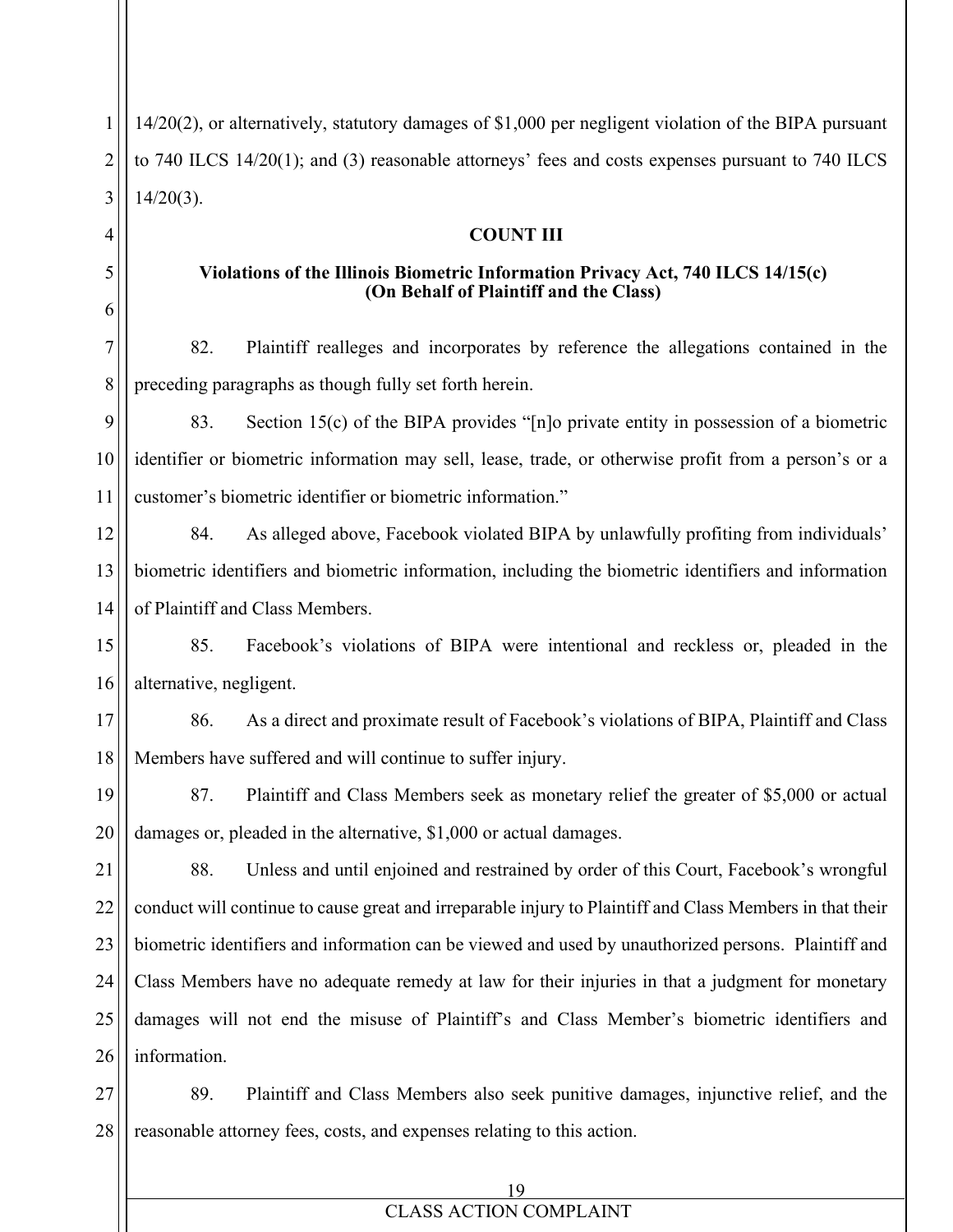#### **COUNT IV**

## **Violations of the Illinois Biometric Information Privacy Act, 740 ILCS 14/15(d) (On Behalf of Plaintiff and the Class)**

90. Plaintiff realleges and incorporates by reference the allegations contained in the preceding paragraphs as though fully set forth herein.

91. Section 15(d) of the BIPA provides that "[n]o private entity in possession of a biometric identifier or biometric information may disclose, redisclose, or otherwise disseminate a person's or a customer's biometric identifier or biometric information [...]."

92. As alleged above, Facebook violated BIPA by disclosing and otherwise disseminating, upon information and belief, individuals' biometric identifiers and information, including the biometric identifiers and information of Plaintiff and Class Member, even though: (a) neither the subjects of the biometric identifiers and information nor their authorized representatives consented to the disclosure; (b) the disclosure did not complete a financial transaction requested or authorized by the subjects of the biometric identifiers and information or their authorized representatives; (c) the disclosure was not required by State or federal law or municipal ordinance; and (d) the disclosure and redisclosure was not required pursuant to a valid warrant or subpoena issued by a court of competent jurisdiction.

19 93. Facebook's violations of BIPA were intentional and reckless or, pleaded in the alternative, negligent.

20 21 94. As a direct and proximate result of Facebook's violations of BIPA, Plaintiff and Class Members have suffered and will continue to suffer injury.

22 23 95. Plaintiff and Class Members seek as monetary relief the greater of \$5,000 or actual damages or, pleaded in the alternative, \$1,000 or actual damages.

24 25 26 27 96. Unless and until enjoined and restrained by order of this Court, Facebook's wrongful conduct will continue to cause great and irreparable injury to Plaintiff and Class Members in that their biometric identifiers and information can be viewed and used by unauthorized persons. Plaintiff and Class Members have no adequate remedy at law for their injuries in that a judgment for monetary

28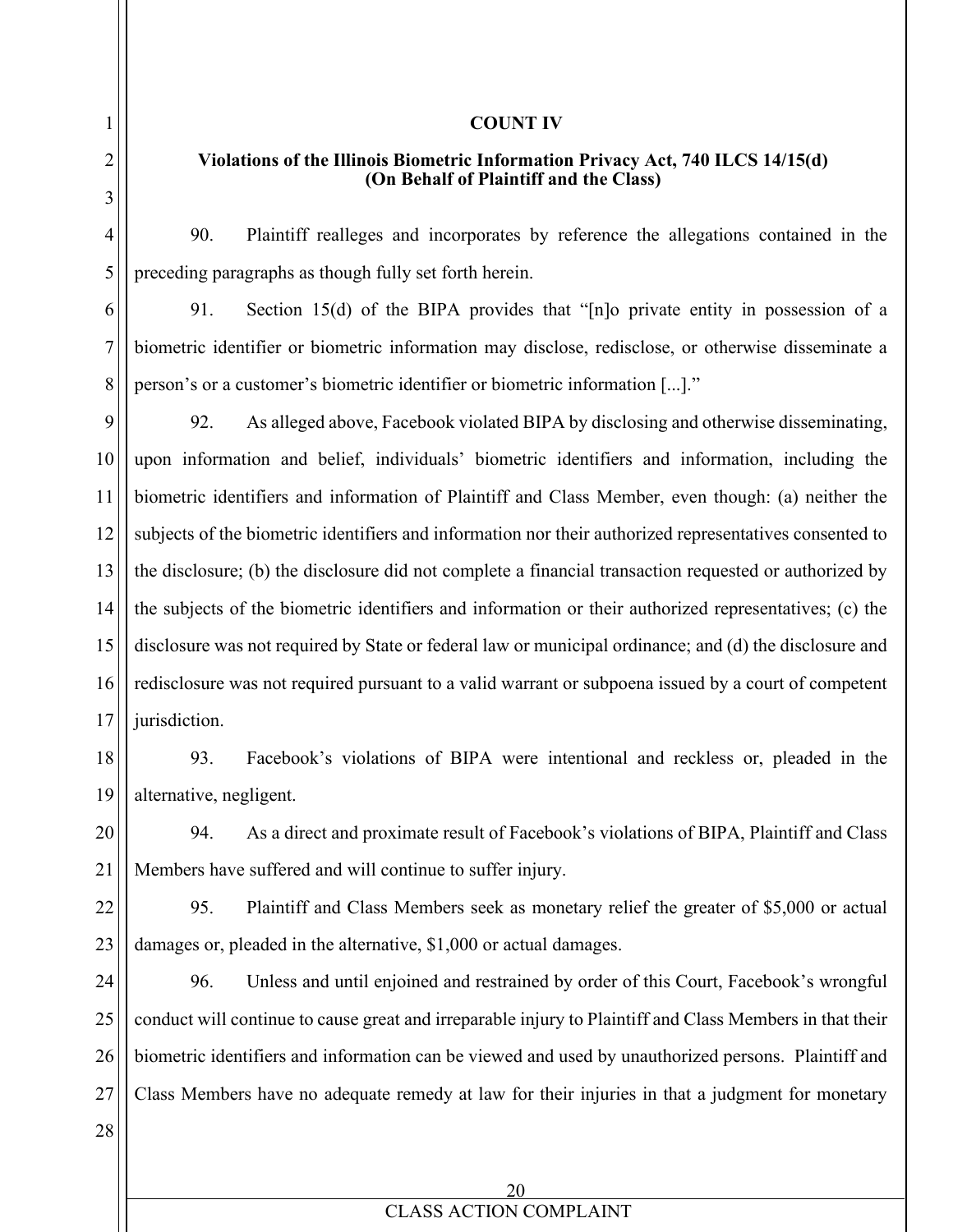| 1              | damages will not end the misuse of Plaintiff's and Class Member's biometric identifiers and                                                                                                                                                                                                   |  |
|----------------|-----------------------------------------------------------------------------------------------------------------------------------------------------------------------------------------------------------------------------------------------------------------------------------------------|--|
| $\overline{c}$ | information.                                                                                                                                                                                                                                                                                  |  |
| 3              | 97.<br>Plaintiff and Class Members also seek punitive damages, injunctive relief, and the                                                                                                                                                                                                     |  |
| $\overline{4}$ | reasonable attorney fees, costs, and expenses relating to this action.                                                                                                                                                                                                                        |  |
| 5              | <b>COUNT V</b>                                                                                                                                                                                                                                                                                |  |
| 6<br>7         | Violations of the Illinois Biometric Information Privacy Act, 740 ILCS 14/15(e)<br>(On Behalf of Plaintiff and the Class)                                                                                                                                                                     |  |
| 8              | 98.<br>Plaintiff realleges and incorporates by reference the allegations contained in the                                                                                                                                                                                                     |  |
| 9              | preceding paragraphs as though fully set forth herein.                                                                                                                                                                                                                                        |  |
| 10             | 99.<br>Section 15(e) of the BIPA provides that "[a] private entity in possession of a biometric                                                                                                                                                                                               |  |
| 11             | identifier or biometric information shall:"                                                                                                                                                                                                                                                   |  |
| 12             | store, transmit, and protect from disclosure all biometric identifiers and<br>(1)                                                                                                                                                                                                             |  |
| 13             | biometric information using the reasonable standard of care within the private entity's<br>industry; and                                                                                                                                                                                      |  |
| 14             | store, transmit, and protect from disclosure all biometric identifiers and<br>(2)<br>biometric information in a manner that is the same as or more protective than the<br>manner in which the private entity stores, transmits, and protects other confidential<br>and sensitive information. |  |
| 15             |                                                                                                                                                                                                                                                                                               |  |
| 16             |                                                                                                                                                                                                                                                                                               |  |
| 17             | 100.<br>As alleged above, upon information and belief, Facebook violated BIPA because,                                                                                                                                                                                                        |  |
| 18             | while in possession of Plaintiff's and Class Members' biometric identifiers and information, it failed                                                                                                                                                                                        |  |
| 19             | to protect from disclosure those biometric identifiers and information: (a) using the reasonable                                                                                                                                                                                              |  |
| 20             | standard of care within Facebook industry; and (b) in a manner that is the same as or more protective                                                                                                                                                                                         |  |
| 21             | than the manner in which Facebook protects and protected other confidential and sensitive information                                                                                                                                                                                         |  |
| 22             | when it voluntarily disclosed the biometrics to third parties.                                                                                                                                                                                                                                |  |
| 23             | 101.<br>Facebook's violations of BIPA were intentional and reckless or, pleaded in the                                                                                                                                                                                                        |  |
| 24             | alternative, negligent.                                                                                                                                                                                                                                                                       |  |
| 25             | As a direct and proximate result of Facebook's violations of BIPA, Plaintiff and Class<br>102.                                                                                                                                                                                                |  |
| 26             | Members have suffered and will continue to suffer injury.                                                                                                                                                                                                                                     |  |
| 27             | 103.<br>Plaintiff and Class Members seek as monetary relief the greater of \$5,000 or actual                                                                                                                                                                                                  |  |
| 28             | damages or, pleaded in the alternative, \$1,000 or actual damages.                                                                                                                                                                                                                            |  |
|                |                                                                                                                                                                                                                                                                                               |  |
|                |                                                                                                                                                                                                                                                                                               |  |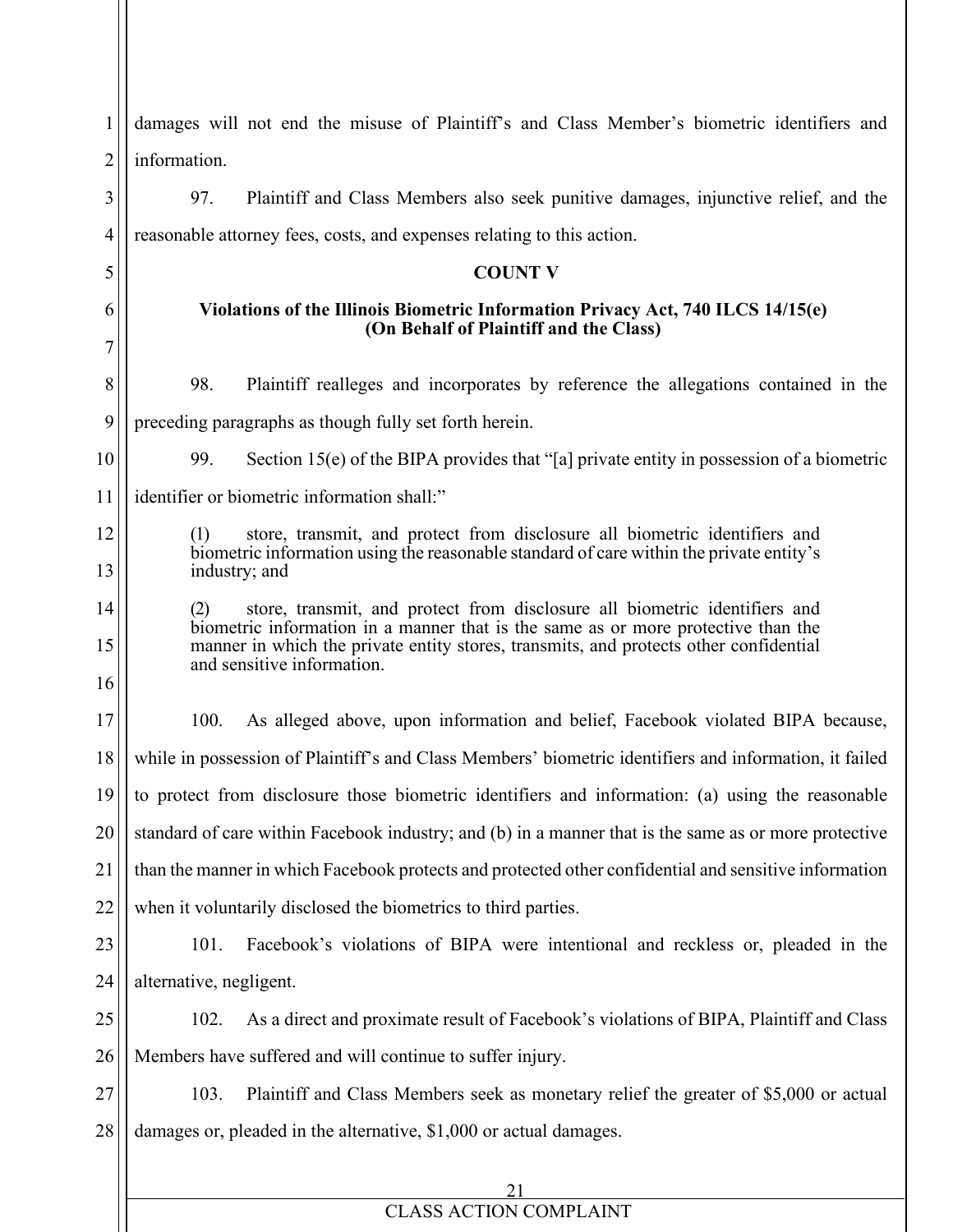1 2 3 4 5 6 104. Unless and until enjoined and restrained by order of this Court, Facebook's wrongful conduct will continue to cause great and irreparable injury to Plaintiff and Class Members in that their biometric identifiers and information can be viewed and used by unauthorized persons. Plaintiff and Class Members have no adequate remedy at law for their injuries in that a judgment for monetary damages will not end the misuse of Plaintiff's and Class Member's biometric identifiers and information.

7 8 105. Plaintiff and Class Members also seek punitive damages, injunctive relief, and the reasonable attorney fees, costs, and expenses relating to this action.

#### **COUNT VI**

## **Unjust Enrichment (On Behalf of Plaintiff and the Class)**

12 13 106. Plaintiff realleges and incorporates by reference the allegations contained in the preceding paragraphs as though fully set forth herein.

14 15 16 17 18 107. Facebook obtained a monetary benefit from Plaintiff and Class Members to their detriment. Facebook did so by profiting off of the covert and unauthorized collection of the biometric identifiers and information of Plaintiff and Class Members, while exposing Plaintiff and Class Members to a heightened risk of privacy harms and depriving them of their control over their biometric data.

19 20 21 108. Plaintiff and Class Members did not authorize Facebook to collect, capture, obtain, disclose, redisclose, disseminate and otherwise profit off from their biometric identifiers and information.

22 23 24 109. Facebook appreciated, accepted, and retained the benefit bestowed upon it under inequitable and unjust circumstances arising from Facebook's conduct toward Plaintiff and Class Members as described herein.

25 26 27 110. Facebook sold, leased, traded, and/or otherwise profited from Plaintiff's and Class Members' biometric identifiers and information and did not provide full compensation for the benefit received from Plaintiff and Class Members.

28

9

10

11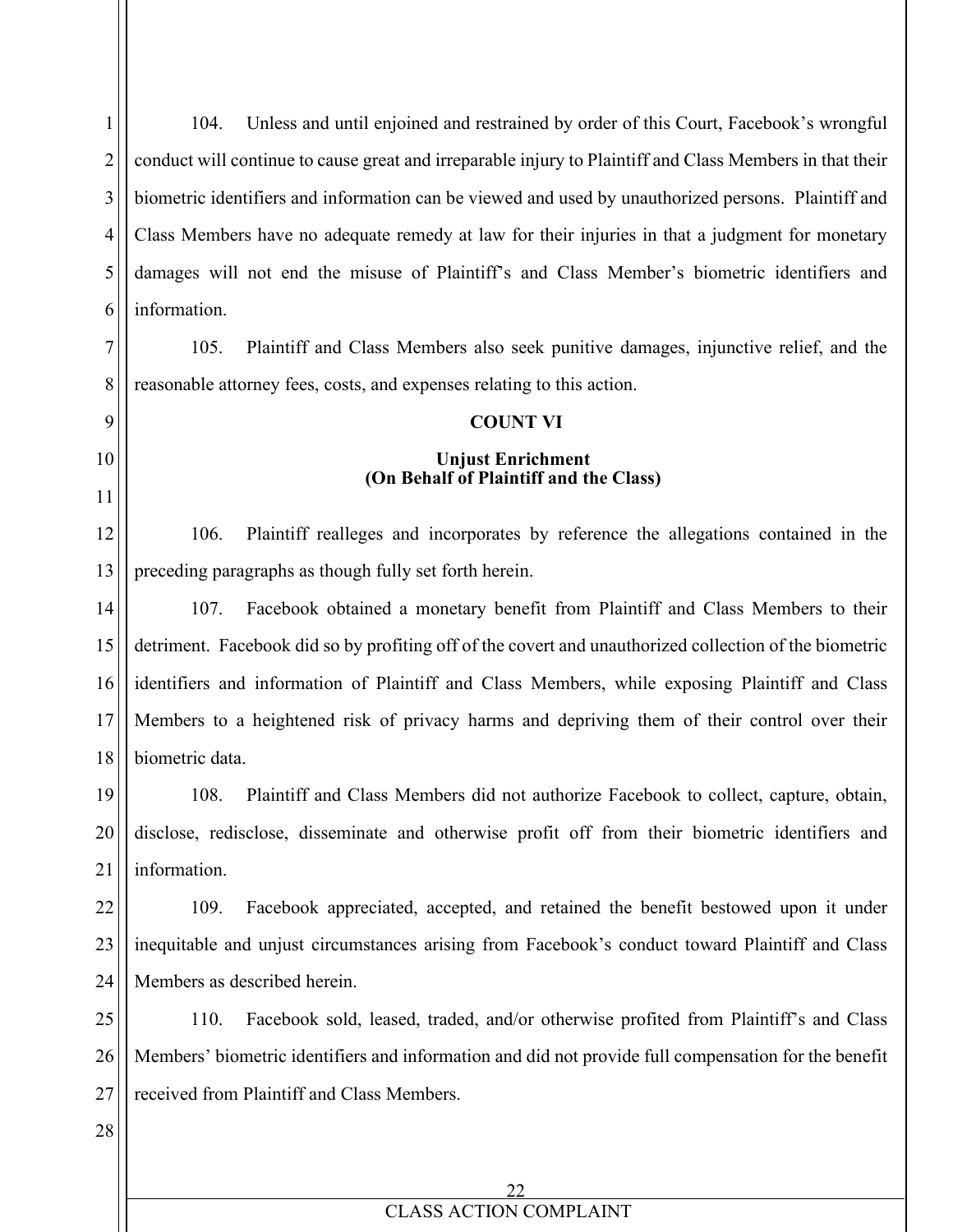111. Facebook acquired and caused to be acquired Plaintiff's and Class Members' biometric identifiers and information through inequitable means in that it collected, captured and otherwise obtained biometric data from Plaintiff's and Class Members' online photos without permission and in violation of Illinois law.

1

2

3

4

5

6

7

8

17

18

112. Plaintiff and Class Members have no adequate remedy at law.

113. Under the circumstances, it would be unjust and unfair for Facebook to be permitted to retain any of the benefits obtained from Plaintiff and Class Members and their biometric identifiers and information.

9 10 11 114. Under the principles of equity and good conscience, Facebook should not be permitted to retain the biometric identifiers and information belonging to Plaintiff and Class Members because Facebook unlawfully obtained the biometric identifiers and information.

12 13 14 15 16 115. Facebook should be compelled to disgorge into a common fund or constructive trust, for the benefit of Plaintiff and Class Members, proceeds that it unjustly received as a result of its collection, capture, obtainment, disclosure, redisclosure, dissemination and profiting off of Plaintiff's and Class Members' biometric identifiers and information, including but not limited to the value of the intellectual property derived therefrom.

**VI. PRAYER FOR RELIEF**

WHEREFORE, Plaintiff prays for a judgment against Defendant as follows:

19 20 A. Certifying the Class as defined above, appointing Plaintiff as Class Representative, and appointing her undersigned counsel as Class counsel;

21 22 B. Declaring that Defendant's actions, as alleged above, violate §15(a) and (b) of the BIPA, 740 ILCS 14/1 *et seq*.;

23 24 25 C. Awarding statutory damages of \$5,000 for each intentional or reckless violation of the BIPA pursuant to 740 ILCS 14/20(2), or alternatively, statutory damages of \$1,000 per negligent violation of the BIPA pursuant to 740 ILCS 14/20(1);

26 27 28 D. Awarding injunctive and equitable relief pursuant to 740 ILCS 14/20(4) requiring Facebook to comply with the BIPA by providing a publicly available retention schedule or guidelines for permanently destroying its users' biometric identifiers and biometric information and forcing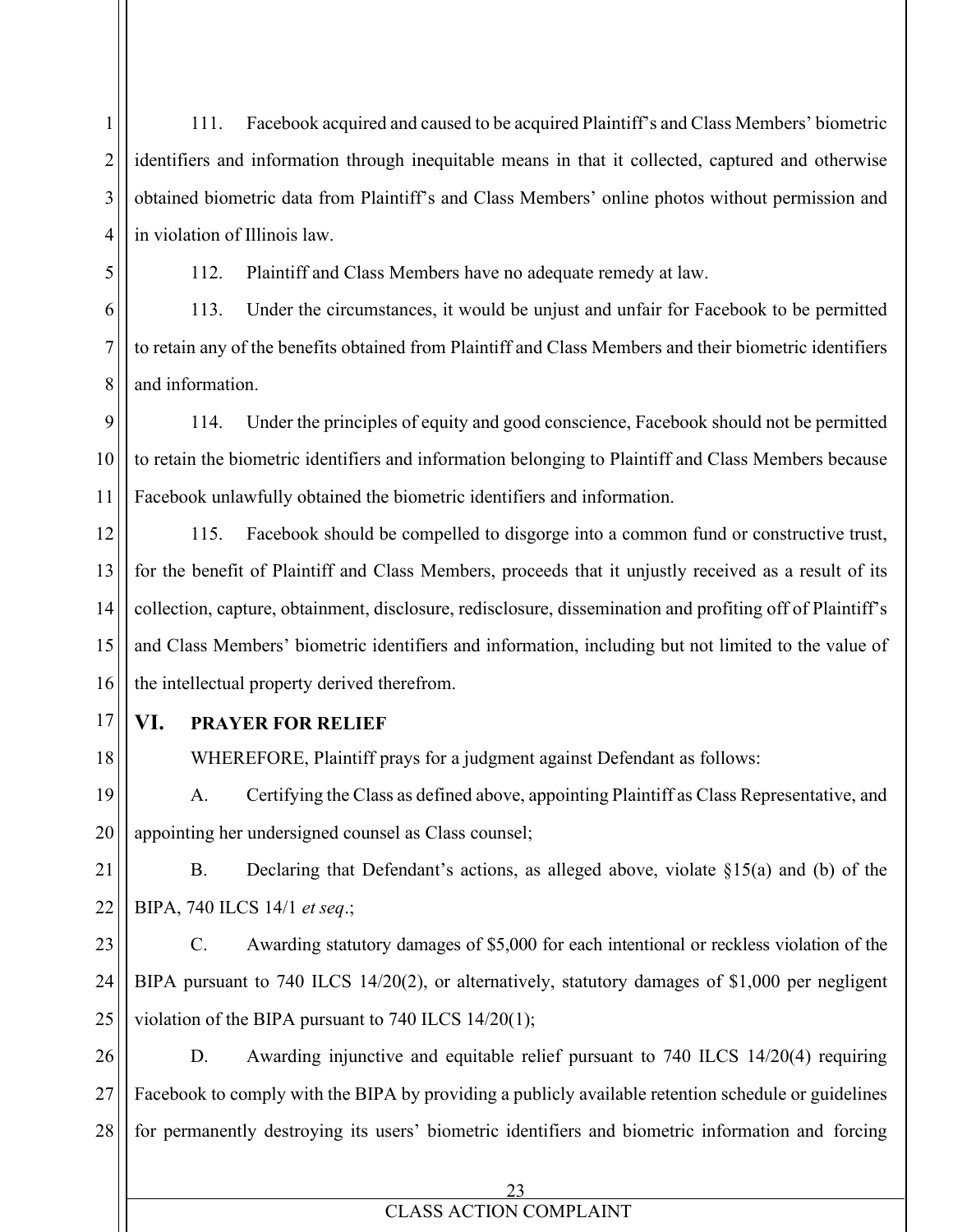| $\mathbf{1}$   | Defendant to stop collecting, storing, and using Plaintiff's and the Class members' biometric identifiers  |  |
|----------------|------------------------------------------------------------------------------------------------------------|--|
| $\overline{2}$ | and biometric information without first obtaining their informed written consent;                          |  |
| 3              | An order requiring Facebook to disgorge into a common fund or constructive fund, for<br>Ε.                 |  |
| 4              | the benefit of Plaintiff and members of the proposed Class, proceeds that it unjustly received as a        |  |
| 5              | result of its collection, capture, obtainment, disclosure, dissemination, and profiting off of Plaintiff's |  |
| 6              | and Class Members' biometric identifiers and information;                                                  |  |
| $\overline{7}$ | F.<br>An award of pre-judgment and post-judgment interest for Plaintiff and members of the                 |  |
| 8              | proposed Class, as permitted by law;                                                                       |  |
| 9              | G.<br>Awarding Plaintiff attorneys' fees and costs pursuant to 740 ILCS 14/20(3); and                      |  |
| 10             | Awarding any further relief as the Court may deem just and proper.<br>Н.                                   |  |
| 11             | VII.<br><b>JURY DEMAND</b>                                                                                 |  |
| 12             | Plaintiff hereby demands a jury trial on all issues so triable.                                            |  |
| 13             | <b>CARLSON LYNCH LLP</b><br>Dated: August 7, 2020                                                          |  |
| 14             | /s/Todd D. Carpenter<br>$\gamma$ :                                                                         |  |
| 15             | Todd D. Carpenter (234464)<br>1350 Columbia St., Ste. 603                                                  |  |
| 16             | San Diego, CA 92101<br>Tel:<br>619-762-1900                                                                |  |
| 17             | 619-756-6991<br>Fax:<br>$t \ncarpenter@carlsonlynch.com$                                                   |  |
| 18             | Kyle A. Shamberg*                                                                                          |  |
| 19             | Nicholas R. Lange*<br><b>CARLSON LYNCH LLP</b>                                                             |  |
| 20             | 111 West Washington Street, Suite 1240<br>Chicago, IL 60602                                                |  |
| 21             | Tel.: 312-750-1265<br>kshamberg@carlsonlynch.com                                                           |  |
| 22             | $n$ lange@carlsonlynch.com                                                                                 |  |
| 23             | Matthew E. Lee*<br>Erin J. Ruben*                                                                          |  |
| 24             | <b>WHITFIELD BRYSON LLP</b><br>900 W. Morgan Street                                                        |  |
| 25             | Raleigh, North Carolina 27603<br>Telephone: (919) 600-5000                                                 |  |
| 26             | Facsimile: (919) 600-5035<br>dan@whitfieldbryson.com                                                       |  |
| 27             | $\text{matt}(\omega)$ whitfieldbryson.com<br>$erin@$ whitfieldbryson.com                                   |  |
| 28             | *Pro Hac Vice applications pending                                                                         |  |
|                | Counsel for Plaintiff and the Proposed Class                                                               |  |
|                | 24                                                                                                         |  |
|                | <b>CLASS ACTION COMPLAINT</b>                                                                              |  |